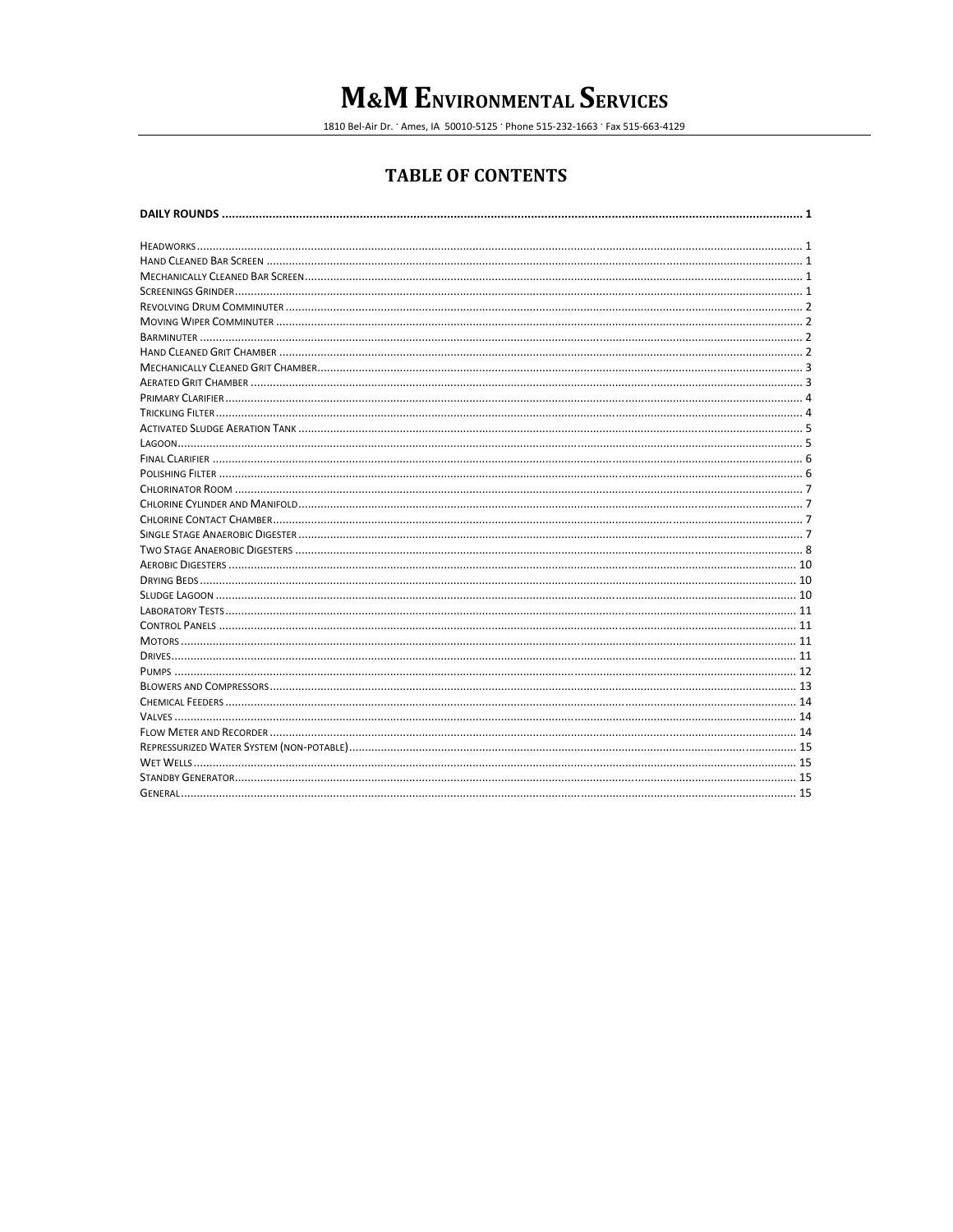# **Table of Contents**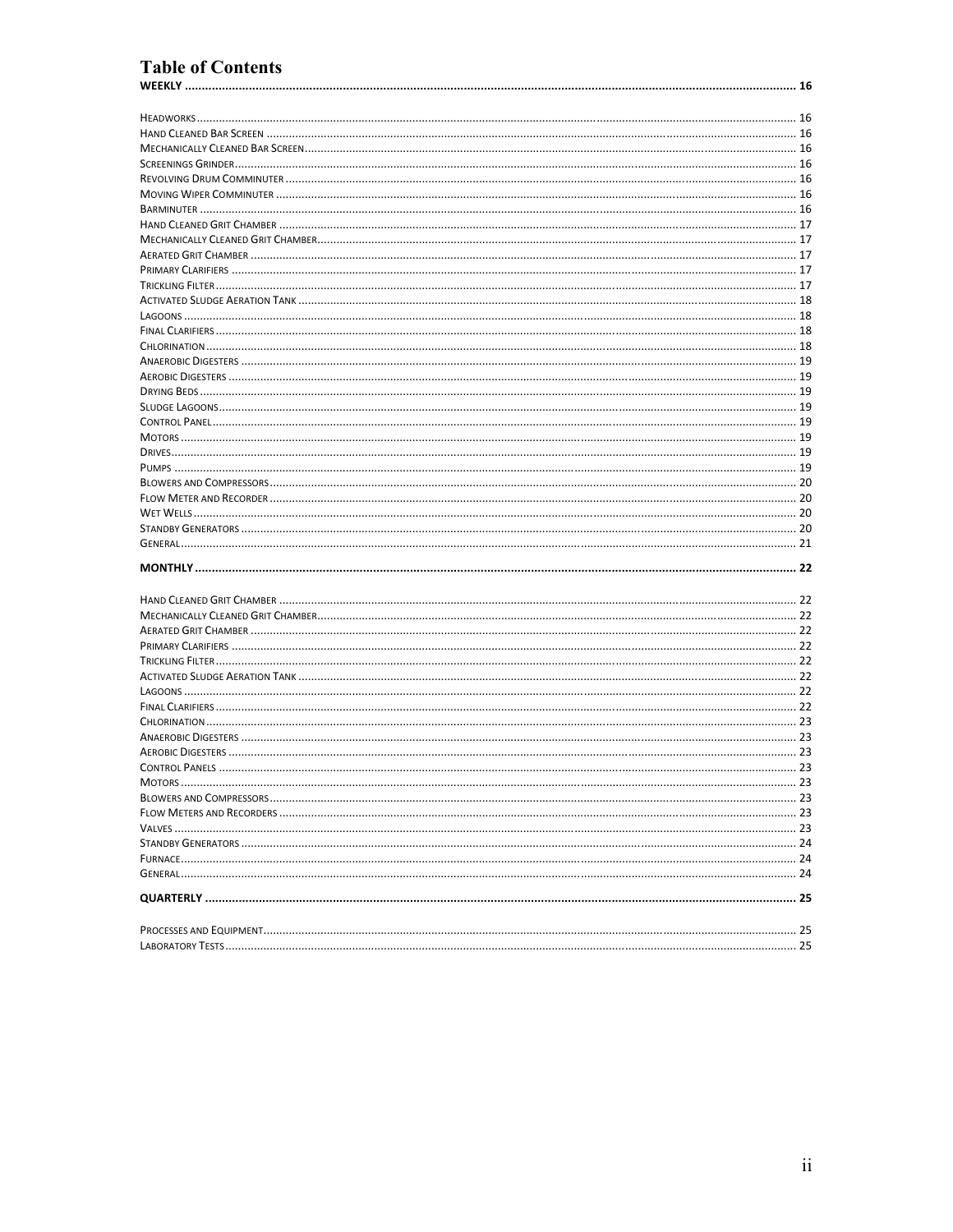# **Table of Contents**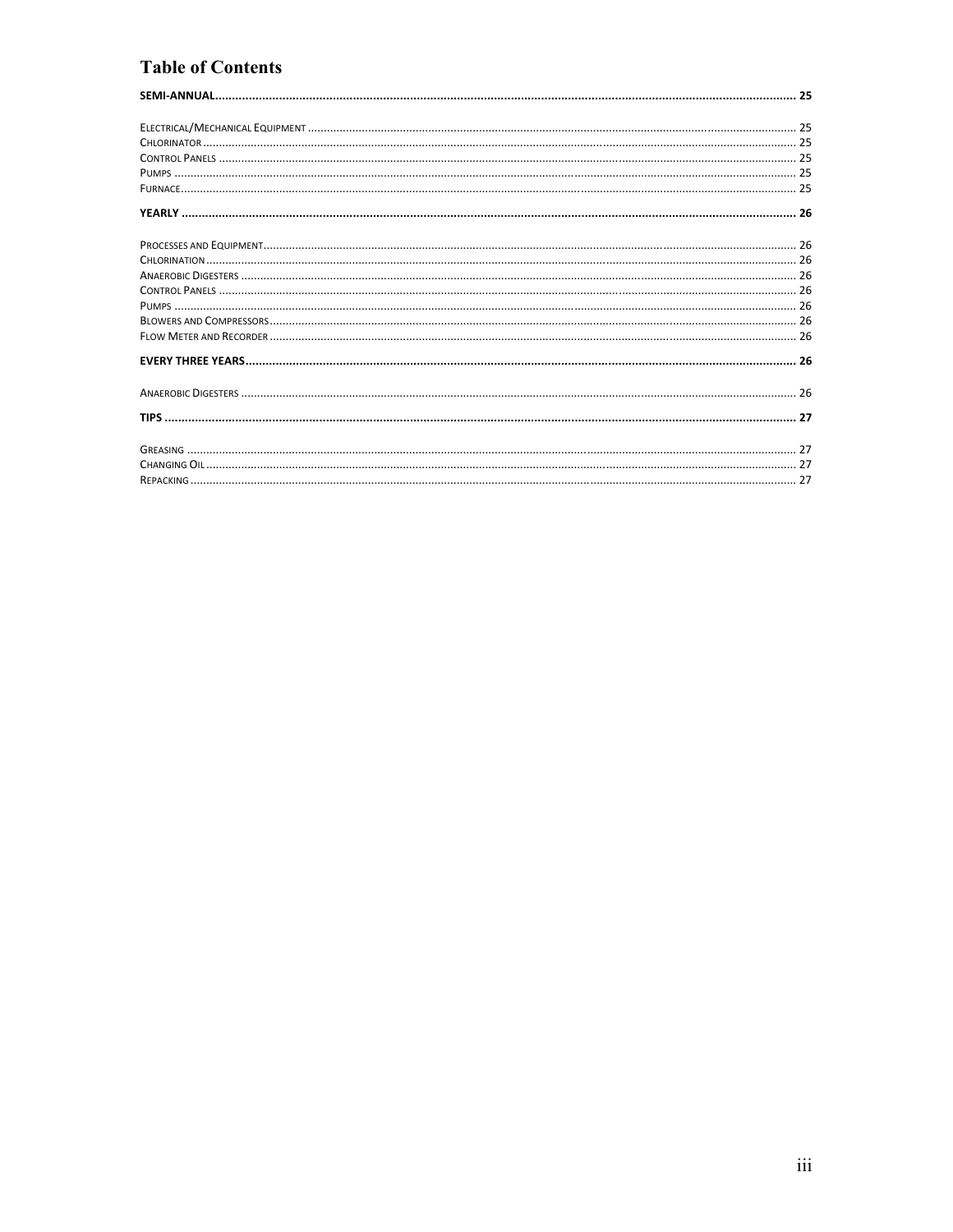### **Daily Rounds**

### *Headworks*

- Check flow for unusual colors and odors
- Check water level
- Perform housekeeping ‐‐ hose down area, remove floating and/or lodged debris and rags, and dispose of properly, and clean area

### *Hand Cleaned Bar Screen*

- Check screen for plugging
- Check flow for unusual colors and odors
- Check water level upstream, thru, and downstream of the screen
- Rake screen
- Dispose of screenings properly
- Record amount of screenings removed
- Perform housekeeping -- hose down area, remove floating and/or lodged debris and rags, and dispose of properly, and clean area

### *Mechanically Cleaned Bar Screen*

- Check screen for plugging
- Check the screenings pile
- Check rake mechanism for rakes are level, proper movement, rake alignment, and chain tension, excessive and/or unusual noises (especially banging), vibrations, and odors (especially burning)
	- $\Rightarrow$  Check motor (see motor below)
	- $\Rightarrow$  Check drive chain (see drives below)
	- $\Rightarrow$  Check oil levels
	- $\Rightarrow$  Check controls for proper cycling and intervals
- Check elevator or conveyor
	- $\Rightarrow$  Check mechanism and remove rags
	- $\Rightarrow$  Check hopper to see how full
	- $\Rightarrow$  Check wash down water for proper flow
	- $\Rightarrow$  Check motor (see motor below)
	- $\Rightarrow$  Check drive chain (see drives below)
	- ⇒ Check oil levels
	- $\Rightarrow$  Check controls for proper cycling and intervals
- Check flow for unusual colors and odors
- Check water level upstream, thru, and downstream of the screen
- Dispose of screenings properly
- Record amount of screenings removed
- Perform housekeeping -- hose down area, wipe off excess oil and grease, remove floating and/or lodged debris and rags, and dispose of properly, and clean area

### *Screenings Grinder*

- Grind screenings
	- $\Rightarrow$  Turn on grinder and flushing water before adding screenings
	- $\Rightarrow$  Rake screenings into hopper, being sure to remove all non-grindable objects, such as cans, sticks, large rags, wire
	- $\Rightarrow$  Check particle size of screenings returning to the flow
	- $\Rightarrow$  Adjust water flow
	- $\Rightarrow$  Determine if teeth need sharpening
	- $\Rightarrow$  Allow grinder and flushing water to run at least 5 minutes after done grinding screenings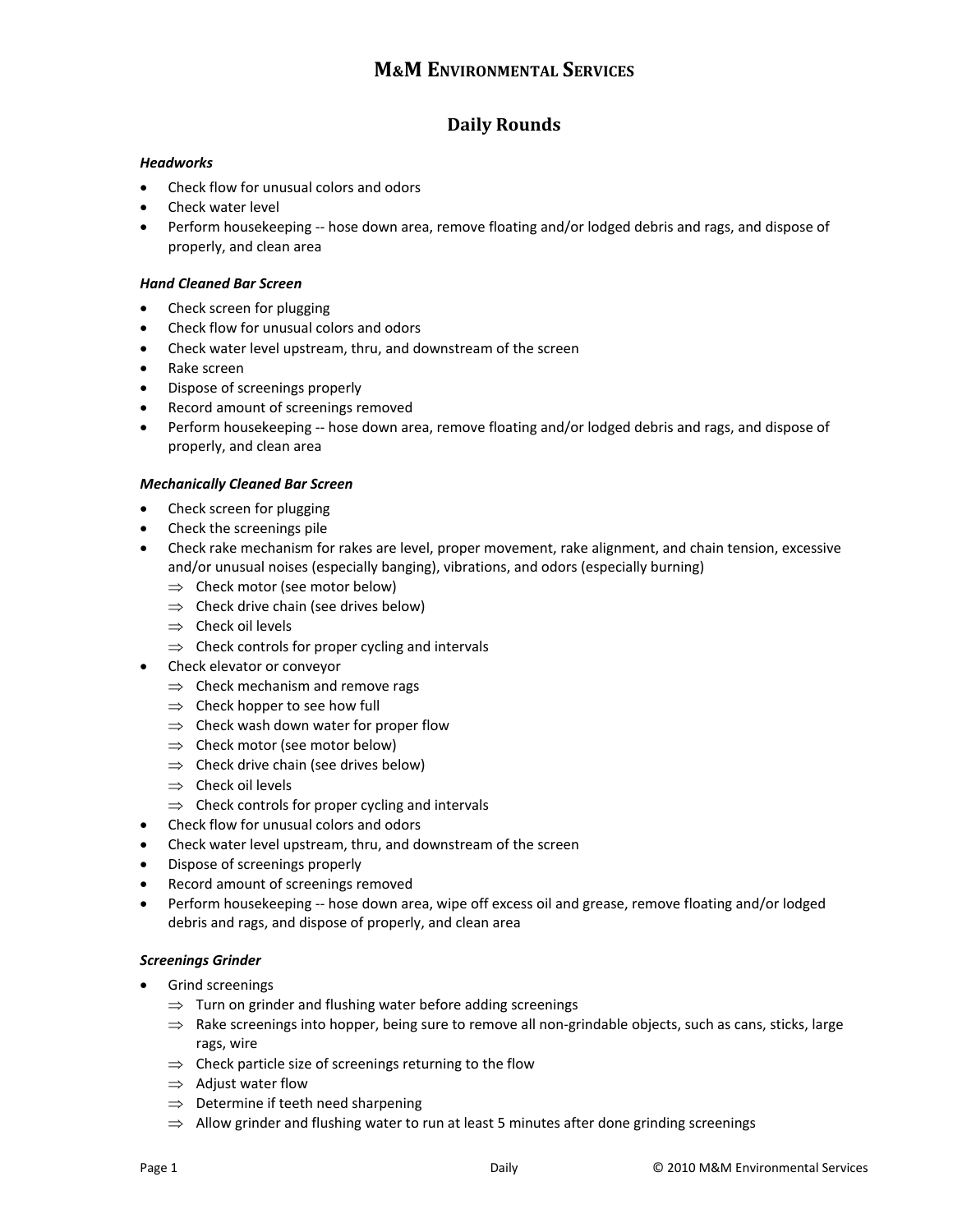- Check grinder for plugging, proper movement and cutting action, excessive and/or unusual heat, noises, vibrations, and odors (especially burning)
- Check motor (see motor below)
- Check oil levels
- Perform housekeeping -- hose down area, wipe off excess oil and grease, remove floating and/or lodged debris and rags, and dispose of properly, and clean area

### *Revolving Drum Comminuter*

- Check drum for plugging, proper movement and cutting action, excessive and/or unusual noises (especially banging), vibrations, and odors (especially burning)
- Check motor (see motor below)
- Check oil levels
- Check flow for unusual colors and odors
- Check water level upstream, thru, and downstream of the comminuter
- Perform housekeeping -- hose down area, wipe off excess oil and grease, remove floating and/or lodged debris and rags, and dispose of properly, and clean area

### *Moving Wiper Comminuter*

- Check screen for plugging
- Check wiper for proper movement and cutting action, excessive and/or unusual noises (especially banging), vibrations, and odors (especially burning)
- Check motor (see motor below)
- Check oil levels
- Check flow for unusual colors and odors
- Check water level upstream, thru, and downstream of the comminuter
- Perform housekeeping -- hose down area, wipe off excess oil and grease, remove floating and/or lodged debris and rags, and dispose of properly, and clean area

### *Barminuter*

- Check screen for plugging
- Check cutting mechanism for proper movement, cutting action, alignment, chain tension, excessive and/or unusual noises (especially banging), jerking, vibrations, and odors (especially burning)
	- $\Rightarrow$  No up and down, sideways movement, or back and forth
	- ⇒ Watch start‐up
		- ∗ Motor and cutters should start simultaneously, no hesitation or time delay in cutter starting
		- Cutters should be up to speed immediately
- Check motor (see motor below)
- Check oil levels
- Check seals for leaks
- Check flow for unusual colors and odors
- Check water level upstream, thru, and downstream of the barminuter
- Check cutting mechanism controls for proper cycling and intervals
- Perform housekeeping -- hose down area, wipe off excess oil and grease, remove floating and/or lodged debris and rags, and dispose of properly, and clean area

### *Hand Cleaned Grit Chamber*

- Check grit depth and location
- Check odors
- Check flow for unusual colors and odors
- Check water level upstream, thru, and downstream of the grit chamber
- Perform housekeeping -- hose down area, remove floating and/or lodged debris and rags, and dispose of properly, and clean area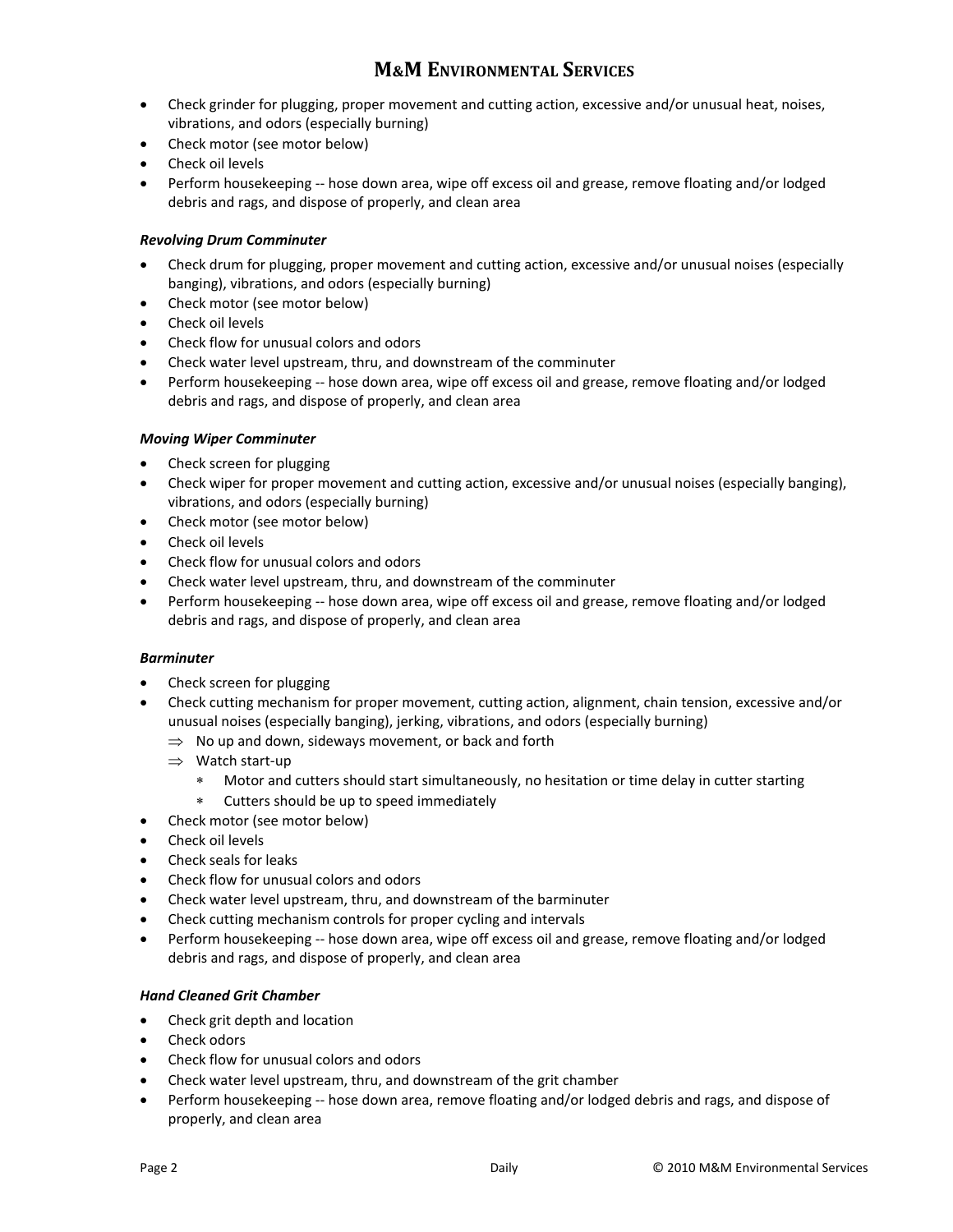### *Mechanically Cleaned Grit Chamber*

- Check grit removal mechanism for proper movement, bucket alignment, chain tension, excessive and/or unusual noises (especially banging), jerking, vibrations, and odors (especially burning)
- Check motor (see motor below)
- Check drive chain and chain drive (see drives below)
- Check elevator or screw conveyor
	- $\Rightarrow$  Check hopper to see how full
	- $\Rightarrow$  Check screw and remove rags
	- $\Rightarrow$  Check wash down water for proper flow
- Check oil levels
- Check grit removal mechanism controls for proper cycling and intervals
- Check flow for unusual colors and odors
- Check water level upstream, thru, and downstream of the grit chamber
- Check grit pile
- Dispose of grit properly
- Record amount of grit removed
- Perform housekeeping -- hose down area, wipe off excess oil and grease, remove floating and/or lodged debris and rags, and dispose of properly, and clean area

### *Aerated Grit Chamber*

- Check tank surface for proper aeration and foam control
	- $\Rightarrow$  Check pattern and size of air bubbles
	- $\Rightarrow$  Check scum and foam build-up on tank surface and walkways
	- $\Rightarrow$  Check foam control spray
		- ∗ Spray pattern and force
		- ∗ Clean if necessary
	- $\Rightarrow$  Check the controls, motor, drives, blowers, headers, and diffusers
		- ∗ Check oil levels

 Check grit removal mechanism for proper movement, excessive and/or unusual noises (especially banging), jerking, vibrations, and odors (especially burning)

- ∗ Check controls, motor, and drives
- ∗ Check oil levels
- $\Rightarrow$  Check buckets
	- ∗ Watch the mechanism to see that it is moving properly ‐‐ smoothly with no jerking.
		- ◊ Bucket alignment
		- ◊ Chain tension
	- ∗ Listen for excessive and/or unusual noises (especially banging)
	- ∗ Feel for excessive and/or unusual vibrations
	- ∗ Smell for excessive and/or unusual odors (especially burning)
- $\Rightarrow$  Check elevator or screw conveyor
	- ∗ Look at the hopper to see how full it is
	- ∗ Watch screw and remove rags
	- ∗ Watch wash down water for proper flow
- $\Rightarrow$  Check cyclone
	- ∗ Watch to see if grit is plugged or freely leaving end of cyclone
	- ∗ Check the water discharge for flow, color, and odors
	- Look for water leaks
- Check flow for unusual colors and odors
- Check water level upstream, thru, and downstream of the grit chamber
- Check grit pile
- Dispose of grit properly
- Record amount of grit removed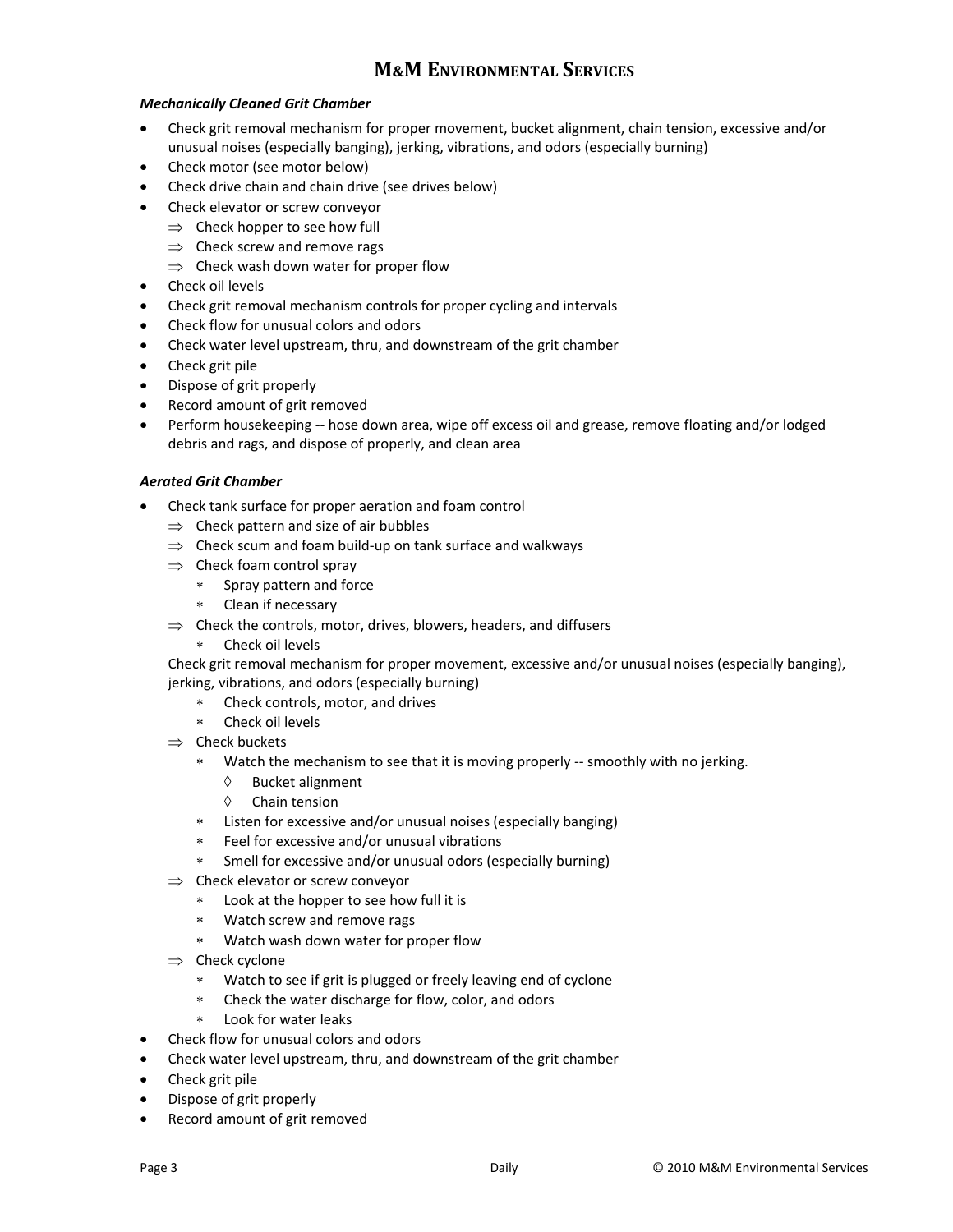• Perform housekeeping ‐‐ hose down area, wipe off excess oil and grease, remove floating and/or lodged debris and rags, and dispose of properly, and clean area

### *Primary Clarifier*

- Check tank surface for solids carryover, grease and scum build up, floating sludge, gasification, oil, and unusual or excessive colors and odors
- Check walls, baffles, weirs, launders, channels for slime and scum buildup
- Check skimmer and scraper for proper movement (smooth, no jerking), excessive and/or unusual noises (especially banging), vibrations, odors (especially burning)
	- ⇒ Properly collecting scum
	- $\Rightarrow$  Circular tanks
		- ∗ Watch feedwell (stilling ring) rotating for proper movement
		- ∗ Torque indicators
		- ∗ Scum build‐up on the skimmer
		- ∗ Remove rags from skimmer
		- ∗ Watch skimmer go over ramp
			- ◊ Release, not hung up
			- ◊ Not damaged or hung up in chute
			- ◊ Proper grease removal
			- ◊ Proper water drainage
	- $\Rightarrow$  Rectangular tanks
		- ∗ Check flights for proper alignment and spacing
		- ∗ Check for broken flights
		- ∗ Check chain drives (see drives below)
		- ∗ Check to see that sprocket and chain are properly meshing
		- ∗ Remove rags from chain, flights, sprockets
- Check motor (see motor below)
- Check drive chain (see drives below)
- Check oil levels
- Check flow for unusual colors and odors
- Check water level upstream, through, and downstream of the clarifier
- Check scum trough and box
- Pump sludge at least twice per day
	- $\Rightarrow$  Preferably, pump small amounts frequently
	- ⇒ Eliminate unnecessary water
	- $\Rightarrow$  Watch sight glass
	- $\Rightarrow$  Check supernatant return
- Pump scum at least twice per day
	- ⇒ Eliminate unnecessary water
	- $\Rightarrow$  Prevent crusting
	- ⇒ Wash down tank walls, weirs, channels, and excess scum
- Record amount of scum and sludge pumped
- Check and record torque readings
- Perform housekeeping ‐‐ hose down walls, baffles, weirs, launders, channels, and area; wipe off excess oil and grease; remove floating and/or lodged debris and rags and dispose of properly; and clean area

### *Trickling Filter*

- Check bed surface for debris, ponding, proper growth, psychoda flies, icing,
- Check zoogleal mass for proper color and thickness
- Check distributor for proper movement and flow  $\Rightarrow$  Broken parts -- guy wires and splash plates
- Check orifices for flow and plugging
- Check for unusual and/or excessive odors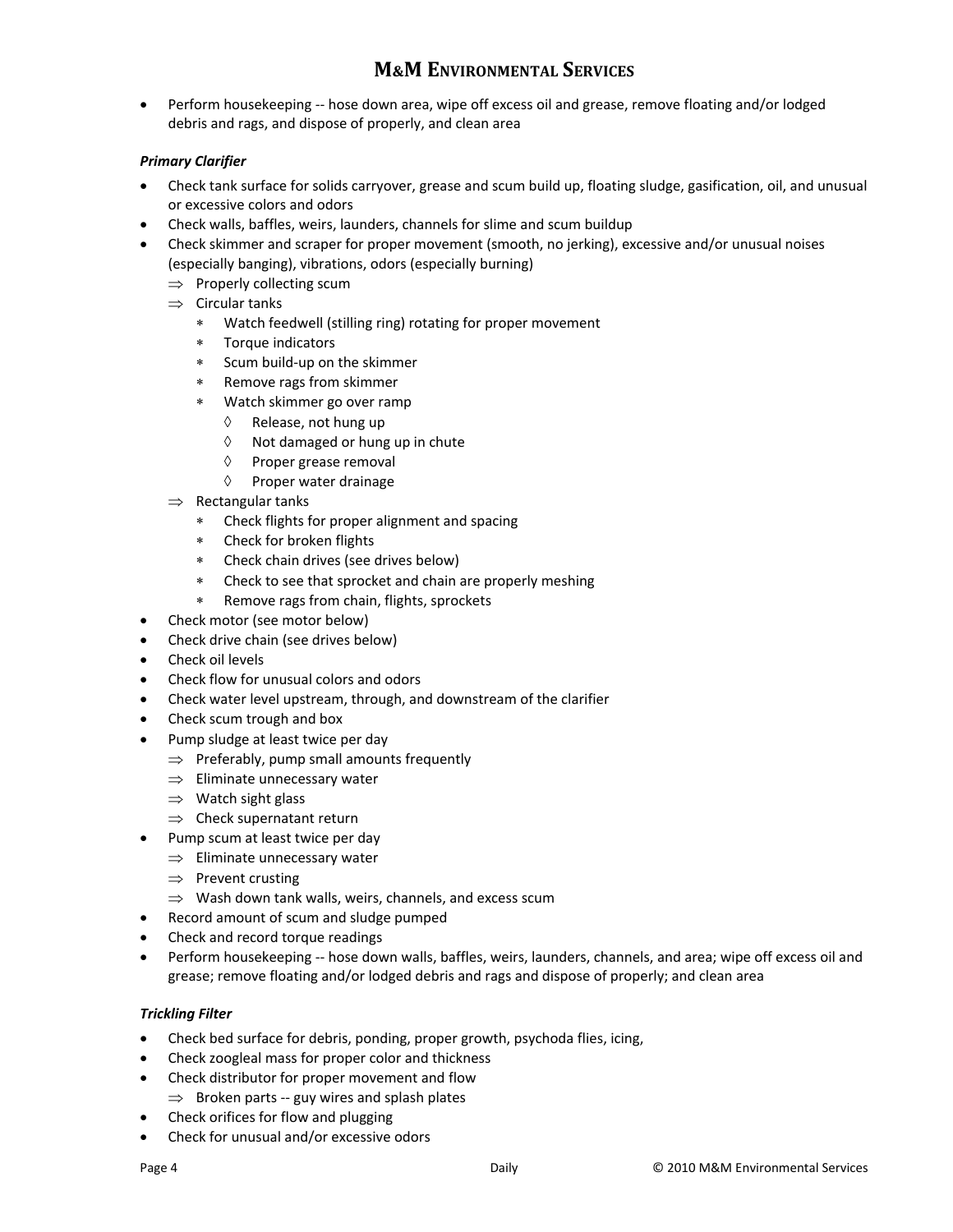- Check flow for unusual colors and odors
- Check recirculation (flow, color, odors)
- Check collection boxes
- Check underdrain
- Check for oil leakage near bearing
- Perform housekeeping -- hose down area, wipe off excess oil and grease, remove floating and/or lodged debris and rags, and dispose of properly, and clean area

### *Activated Sludge Aeration Tank*

- Check tank surface for proper aeration and mixing
	- ⇒ Mixing p–attern
	- $\Rightarrow$  Size of air bubbles
	- $\Rightarrow$  Listen to air flow through lines
		- ∗ Too noisy or too quiet
- Check jet mixers listen for pumps
	- ⇒ Watch bubbles
	- $\Rightarrow$  Check for leaks
- Check floc
- Check distribution and collection boxes
- Check return sludge (flow, color, odors)
- Check sludge wasting
- Check diffusers and header
- Check floating mixers
- Check scum and foam build‐up on tank surface and walkways
- Check foam control spray
	- $\Rightarrow$  Spray pattern and force
	- ⇒ Clean if necessary
- Check oil levels
- Check flow for unusual colors and odors
- Check water level upstream, thru, and downstream of the aeration tank
- Perform housekeeping -- hose down area, wipe off excess oil and grease, remove floating and/or lodged debris and rags, and dispose of properly, and clean area

### *Lagoon*

- Check dikes
	- ⇒ Check the freeboard
	- $\Rightarrow$  Check for erosion
	- $\Rightarrow$  Check for animal damage, such as cow and horse grazing or muskrats
	- $\Rightarrow$  Remove emergent vegetation, such as cattails
	- $\Rightarrow$  Check road for erosion, pot holes
	- $\Rightarrow$  Check for leakage outside of the ponds
- Ponds
	- $\Rightarrow$  Check for scum, floating algal mats, and sludge build-up, especially near inlets, transfer structures, and corners
	- $\Rightarrow$  Check for unusual odors such as hydrogen sulfide and pig pen
	- $\Rightarrow$  Check color of the water in the ponds
	- $\Rightarrow$  Check for unusual or excessive number of insects
	- $\Rightarrow$  Check for muskrats and beavers
	- $\Rightarrow$  Remove emergent vegetation, such as cattails
- Transfer Structures
	- $\Rightarrow$  Check to see if water is transferring
	- $\Rightarrow$  Check water level in the structure
	- $\Rightarrow$  Check flow for unusual colors and odors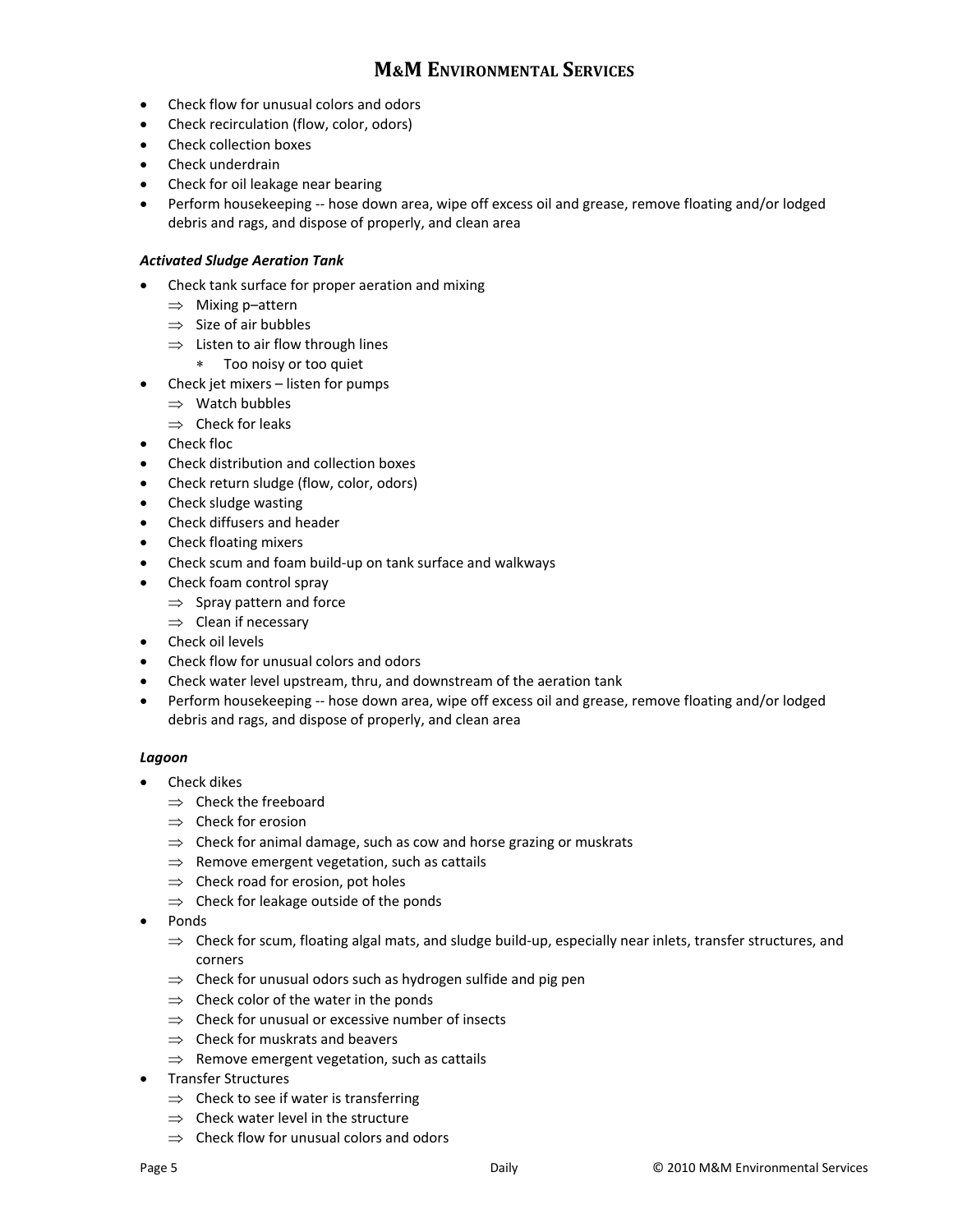- $\Rightarrow$  Check for erosion around structure
- $\Rightarrow$  Check transfer pipes
	- ∗ Plugged
	- ∗ Erosion near inlet or outlet pipes
	- ∗ Depth of water in outlet pipe
- $\Rightarrow$  Check control device (gate valve, boards) for proper position and corrosion
- ⇒ Check lids
- $\Rightarrow$  Remove floating and/or lodged debris, including nests, and dispose of properly

### *Final Clarifier*

- Check tank surface for solids carryover, grease and scum build up, floating sludge, gasification, oil, and unusual or excessive colors and odors
- Check walls, baffles, weirs, launders, channels for slime and scum buildup
- Check skimmer and scraper for proper movement (smooth, no jerking), excessive and/or unusual noises (especially banging), vibrations, odors (especially burning)
	- ⇒ Properly collecting scum
	- ⇒ Circular tanks
		- ∗ Watch feedwell (stilling ring) rotating for proper movement
		- ∗ Torque indicators
		- ∗ Scum build‐up on the skimmer
		- ∗ Remove rags from skimmer
		- ∗ Watch skimmer go over ramp
			- ◊ Release, not hung up
			- ◊ Not damaged or hung up in chute
			- ◊ Proper grease removal
			- ◊ Proper water drainage
	- $\Rightarrow$  Rectangular tanks
		- ∗ Check flights for proper alignment and spacing
		- ∗ Check for broken flights
		- ∗ Check chain drive (see drives below)
		- ∗ Remove rags from chain, flights, sprockets
- Check motor (see motor below)
- Check drive chain (see drives below)
- Check oil levels
- Check flow for unusual colors and odors
- Check water level upstream, thru, and downstream of the clarifier
- Check scum trough and box
- Pump sludge at least twice per day
	- $\Rightarrow$  Preferably, pump small amounts frequently
	- ⇒ Eliminate unnecessary water
	- $\Rightarrow$  Watch sight glass
- Pump scum at least twice per day
	- ⇒ Eliminate unnecessary water
	- $\Rightarrow$  Prevent crusting
- Record amount of scum and sludge pumped
- Check and record torque readings
- Perform housekeeping -- hose down area, wipe off excess oil and grease, remove floating and/or lodged debris and rags, and dispose of properly, and clean area
	- $\Rightarrow$  Wash down tank walls, weirs, channels, and excess scum

### *Polishing Filter*

- Check filter surface for solids build up, debris, cracks, mudballs, and unusual or excessive colors and odors
- Check walls, baffles, weirs, launders, channels for slime and scum buildup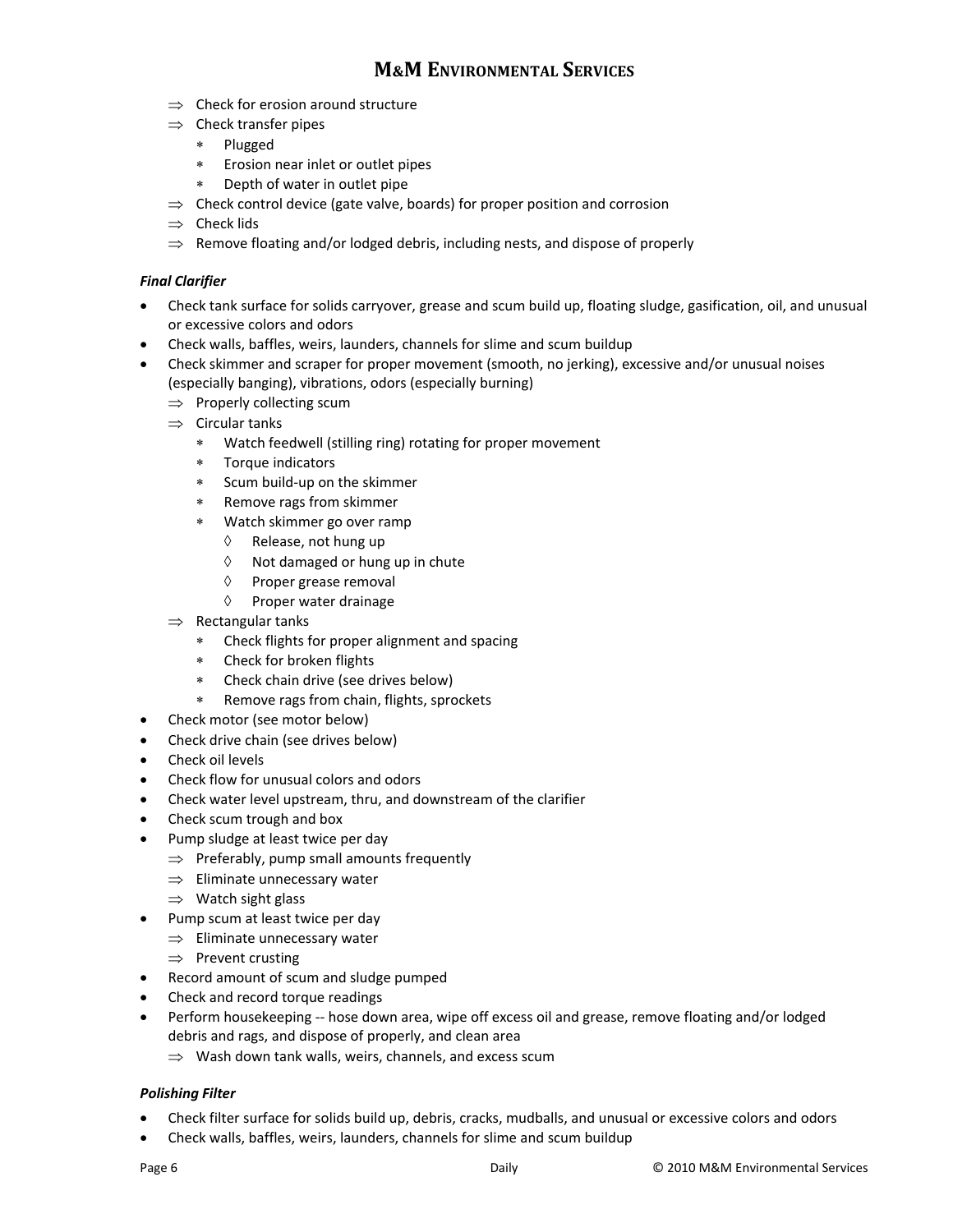- Check the water level
- Check and record the head loss
- Check flow for unusual colors and odors
- Check water level upstream, thru, and downstream of the filter
- Backwash
- Record length of filter run
- Perform housekeeping ‐‐ hose down walls, baffles, weirs, launders, channels, and area; wipe off excess oil and grease; remove floating and/or lodged debris and dispose of properly; and clean area

### *Chlorinator Room*

- Check for leaks
- Check dosage rate (rotameter)
- Check injector suction vacuum
- Check chlorine pressure gauge
- Check water pressure gauge
- Feel temperature of lines
- Check room temperature and lights
- Check exhaust fans and vents
- Check alarm
- Check neutralization system
- Record dosage rate
- Perform housekeeping -- remove debris and dispose of properly, and clean area

### *Chlorine Cylinder and Manifold*

- Check cylinder
- Check for leaks
- Feel temperature of cylinder and lines
- Check room temperature and lights
- Check exhaust fans and vents
- Record weight of cylinder in use and amount of chlorine used each day
- Compare dosage rate with weight used
- Perform housekeeping -- remove debris and dispose of properly, and clean area

### *Chlorine Contact Chamber*

- Check for leaks
- Check foam build‐up on tank surface and walkways
- Check flow for unusual colors and odors
- Check water level upstream, thru, and downstream of the contact chamber
- Perform housekeeping -- hose down area, wipe off excess oil and grease, remove floating and/or lodged debris and rags, and dispose of properly, and clean area

### *Single Stage Anaerobic Digester*

- Check sludge level
- Check floating lid and gas seal
	- $\Rightarrow$  Check condition of seal
	- $\Rightarrow$  Check height of lid
	- $\Rightarrow$  Check to see that lid is not cocked and that it is freely moving up and down
	- $\Rightarrow$  Check for sludge messes on lid and walls, and clean
- Check fixed cover
	- ⇒ Check seal
	- $\Rightarrow$  Check for gas leaks
- Check gas pressure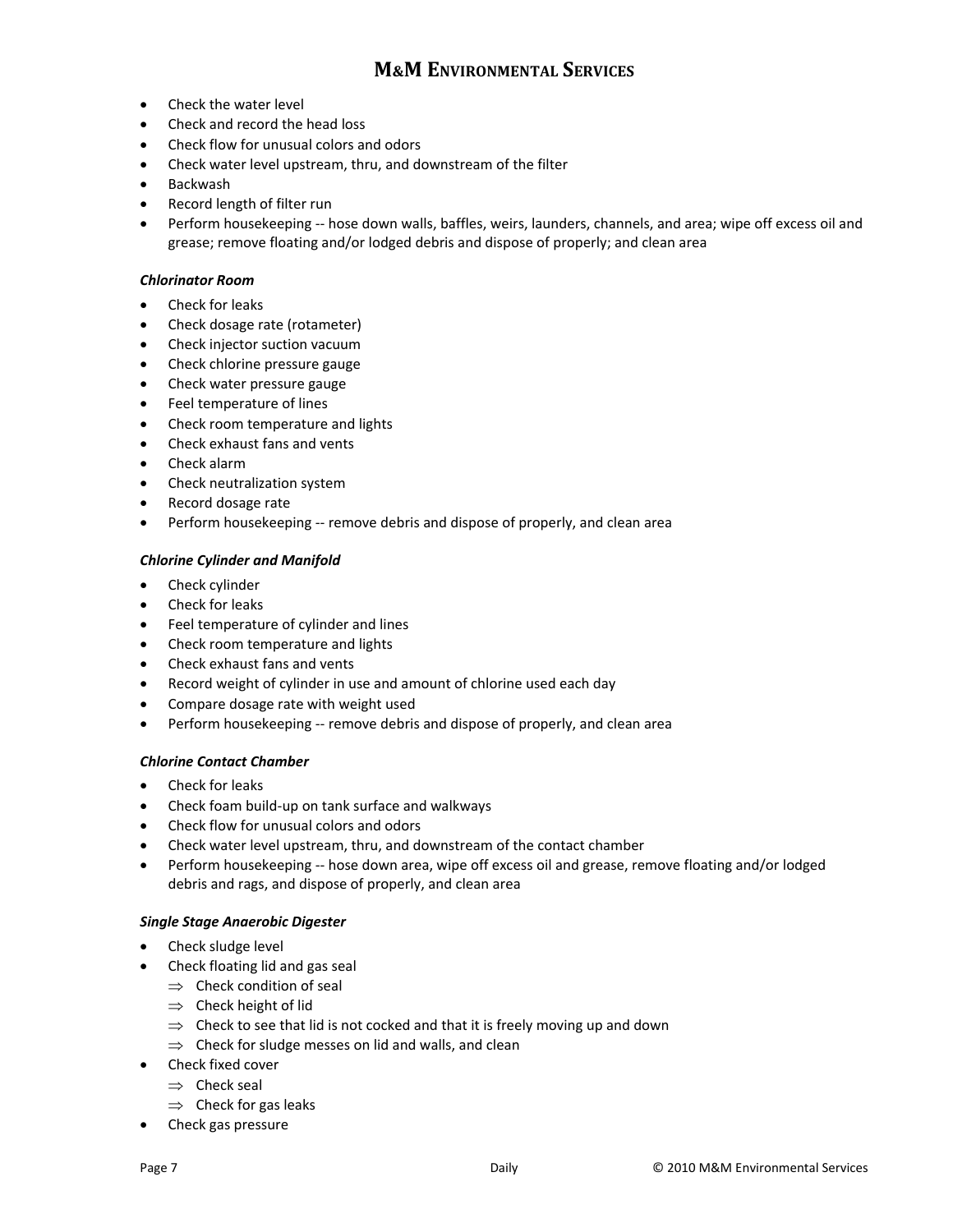- Check regulator
- Check pressure/vacuum relief valves
- Check piping for leaks and failure
- Check digester temperature
- Check room temperature, lights, and ventilation
- Check motor (see motor below)
- Check drive chain (see drives below)
- Check oil levels
- Check furnace
	- $\Rightarrow$  Check temperature
	- $\Rightarrow$  Check flame to see that it is proper
	- ⇒ Check pilot light
- Check heat exchanger
	- $\Rightarrow$  Check inlet and outlet water temperatures
	- $\Rightarrow$  Check inlet and outlet sludge temperatures
- Check mixer
	- ⇒ Gas mixer
		- ∗ Check compressor and motor (see compressor and motor below)
		- ∗ Check drip traps and drain when necessary
		- ∗ Check gas pressure
		- ∗ Check for leaks
		- ∗ Feel temperature of lines
	- ⇒ Propeller or draft tubes
		- ∗ Check motor (see motor below)
		- ∗ Check to see that mixer is operating
		- ∗ Reverse direction for propeller mixer at least once daily
	- $\Rightarrow$  Propeller or draft tubes
		- ∗ Check motor (see motor below)
		- ∗ Check to see that mixer is operating
		- ∗ Reverse direction for propeller mixer at least once daily
- Check waste gas burner
- Record gas production
- Withdraw supernatant
- Perform housekeeping -- hose down area, wipe off excess oil and grease, remove floating and/or lodged debris and rags, and dispose of properly, and clean area

### *Two Stage Anaerobic Digesters*

- Primary Digester
	- ⇒ Check sludge level
	- $\Rightarrow$  Check floating lid and gas seal
		- ∗ Check condition of seal
		- ∗ Check height of lid
		- ∗ Check to see that lid is not cocked and that it is freely moving up and down
		- ∗ Check for sludge messes on lid and walls, and clean
	- ⇒ Check fixed cover
		- ∗ Check seal
		- ∗ Check for gas leaks
	- $\Rightarrow$  Check gas pressure
	- $\Rightarrow$  Check regulator
	- ⇒ Check pressure/vacuum relief valve
	- $\Rightarrow$  Check piping for leaks and failure
	- $\Rightarrow$  Check drip traps and drain when necessary
	- ⇒ Check digester temperature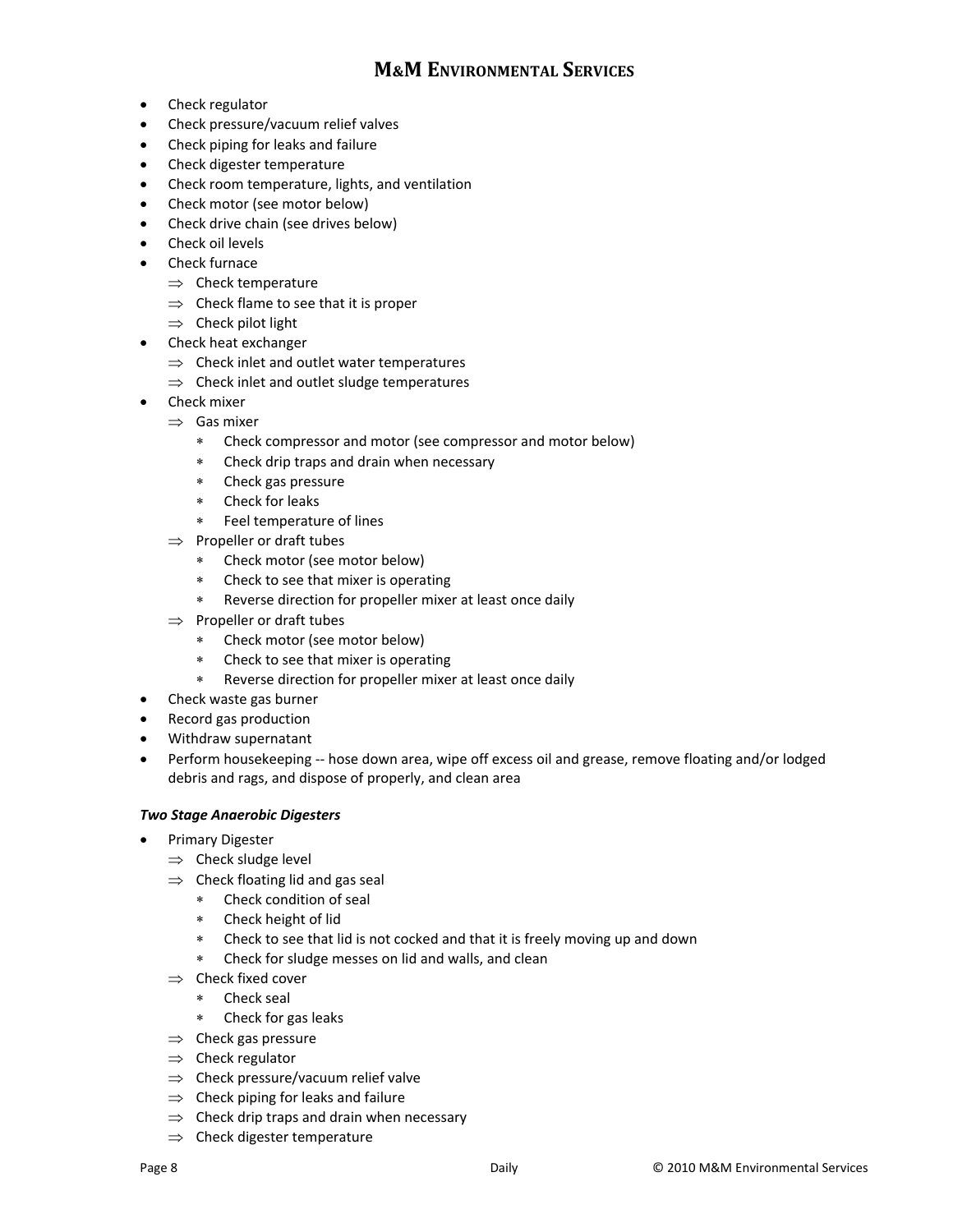- $\Rightarrow$  Check room temperature, lights, and ventilation
- $\Rightarrow$  Check motor (see motor below)
- ⇒ Check oil levels
- ⇒ Check furnace
	- ∗ Check temperature
	- ∗ Check flame to see that it is proper
	- ∗ Check pilot light
- $\Rightarrow$  Check heat exchanger
	- Check inlet and outlet water temperatures
	- ∗ Check inlet and outlet sludge temperatures
- ⇒ Check mixer
	- ∗ Gas mixer
		- ◊ Check compressor and motor (see compressor and motor below)
		- ◊ Check drip traps and drain when necessary
		- ◊ Check gas pressure
		- ◊ Check for leaks
		- ◊ Feel temperature of lines
	- ∗ Propeller or draft tubes
		- ◊ Check motor (see motor below)
		- ◊ Check to see that mixer is operating
		- ◊ Reverse direction for propeller mixer at least once daily
- $\Rightarrow$  Transfer sludge to secondary digester
- $\Rightarrow$  Perform housekeeping -- wipe off excess oil and grease, remove debris and dispose of properly, and clean area
- Secondary Digester
	- ⇒ Check sludge level
	- $\Rightarrow$  Check floating lid and gas seal
		- ∗ Check condition of seal
		- ∗ Check height of lid
		- ∗ Check to see that lid is not cocked and that it is freely moving up and down
		- Check for sludge messes on lid and walls, and clean
	- ⇒ Check fixed cover
		- ∗ Check seal
		- ∗ Check for gas leaks
	- ⇒ Check gas pressure
	- $\Rightarrow$  Check regulator
	- $\Rightarrow$  Check pressure/vacuum relief valve
	- $\Rightarrow$  Check piping for leaks and failure
	- $\Rightarrow$  Check drip traps and drain when necessary
	- ⇒ Check digester temperature
	- $\Rightarrow$  Check room temperature, lights, and ventilation
	- ⇒ Check ventilation
	- $\Rightarrow$  Check motor (see motor below)
	- ⇒ Check oil levels
	- ⇒ Check furnace
		- ∗ Check temperature
		- ∗ Check flame to see that it is proper
		- ∗ Check pilot light
	- $\Rightarrow$  Check heat exchanger
		- ∗ Check inlet and outlet water temperatures
		- ∗ Check inlet and outlet sludge temperatures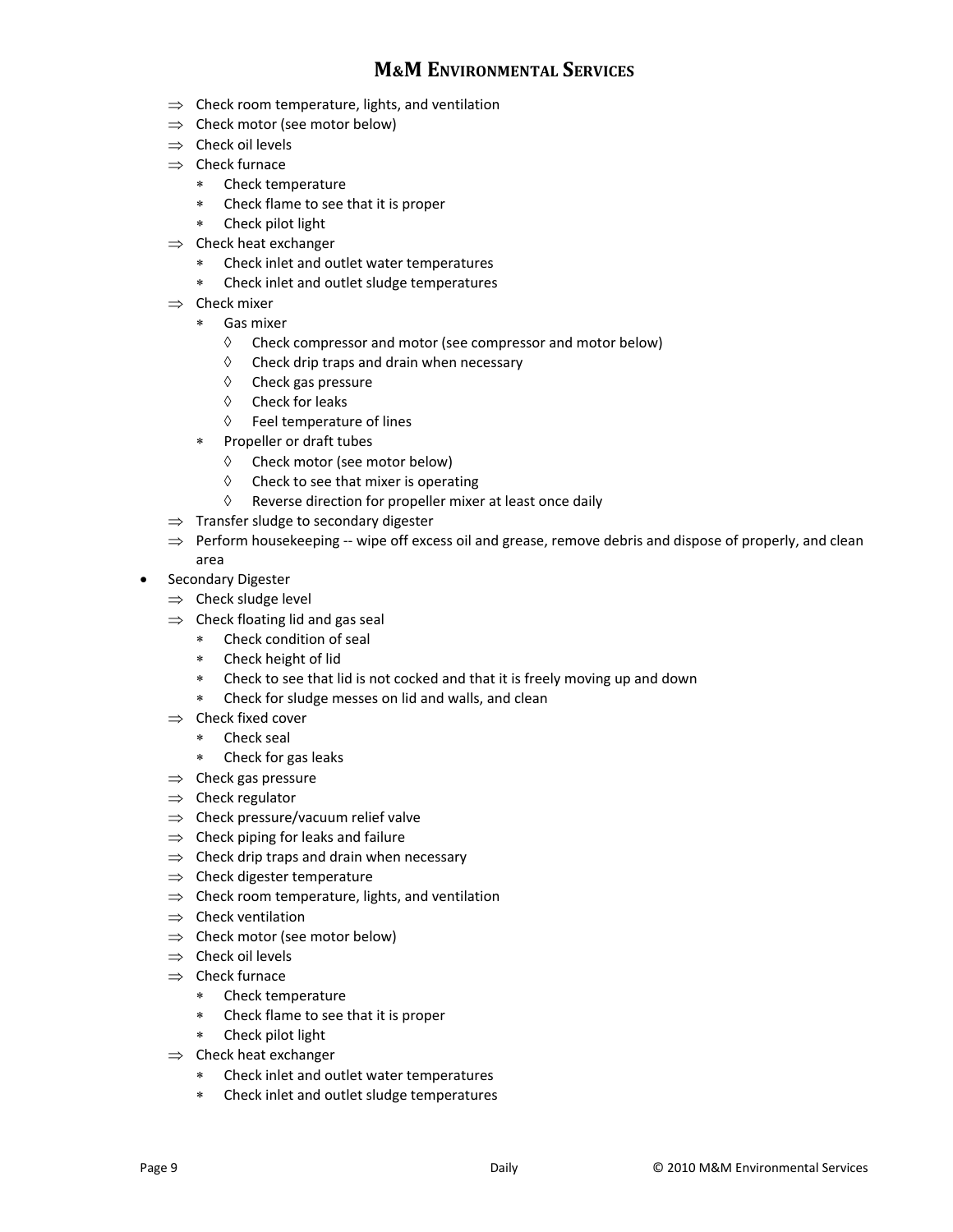- ⇒ Check mixer
	- ∗ Gas mixer
		- ◊ Check compressor and motor (see compressor and motor below)
		- ◊ Check drip traps and drain when necessary
		- ◊ Check gas pressure
		- ◊ Check for leaks
		- ◊ Feel temperature of lines
	- ∗ Propeller or draft tubes
		- ◊ Check motor (see motor below)
		- ◊ Check to see that mixer is operating
		- ◊ Reverse direction for propeller mixer at least once daily
- $\Rightarrow$  Withdraw supernatant
- $\Rightarrow$  Perform housekeeping -- wipe off excess oil and grease, remove debris and dispose of properly, and clean area
- Check waste gas burner and pilot light
- Record gas production

### *Aerobic Digesters*

- Check tank surface for proper aeration -- pattern and size of air bubbles
- Check floc
- Check diffusers and header
- Check floating mixers
- Check scum and foam build‐up on tank surface and walkways
- Check foam control spray
	- $\Rightarrow$  Spray pattern and force
	- ⇒ Clean if necessary
- Check motor (see motor below)
- Check oil levels
- Check flow for unusual colors and odors
- Check water level upstream, thru, and downstream of the aerobic digester
- Decant
- Perform housekeeping -- hose down area, wipe off excess oil and grease, remove floating and/or lodged debris and rags, and dispose of properly, and clean area

### *Drying Beds*

- Check sludge
	- ⇒ Progress of drying
	- $\Rightarrow$  Look for new water or sludge in beds
	- Record number of beds in use
- Perform housekeeping ‐‐ remove debris and dispose of properly, and clean area

### *Sludge Lagoon*

- Check dikes
	- $\Rightarrow$  Check the freeboard
	- ⇒ Check for erosion
	- $\Rightarrow$  Check for damage
	- $\Rightarrow$  Remove emergent vegetation, such as cattails
	- $\Rightarrow$  Check road for erosion, pot holes
	- $\Rightarrow$  Check for leakage outside of the lagoons
- Lagoons
	- ⇒ Check level
	- ⇒ Check for unusual odors such as hydrogen sulfide and pig pen
	- $\Rightarrow$  Check color of the water in the ponds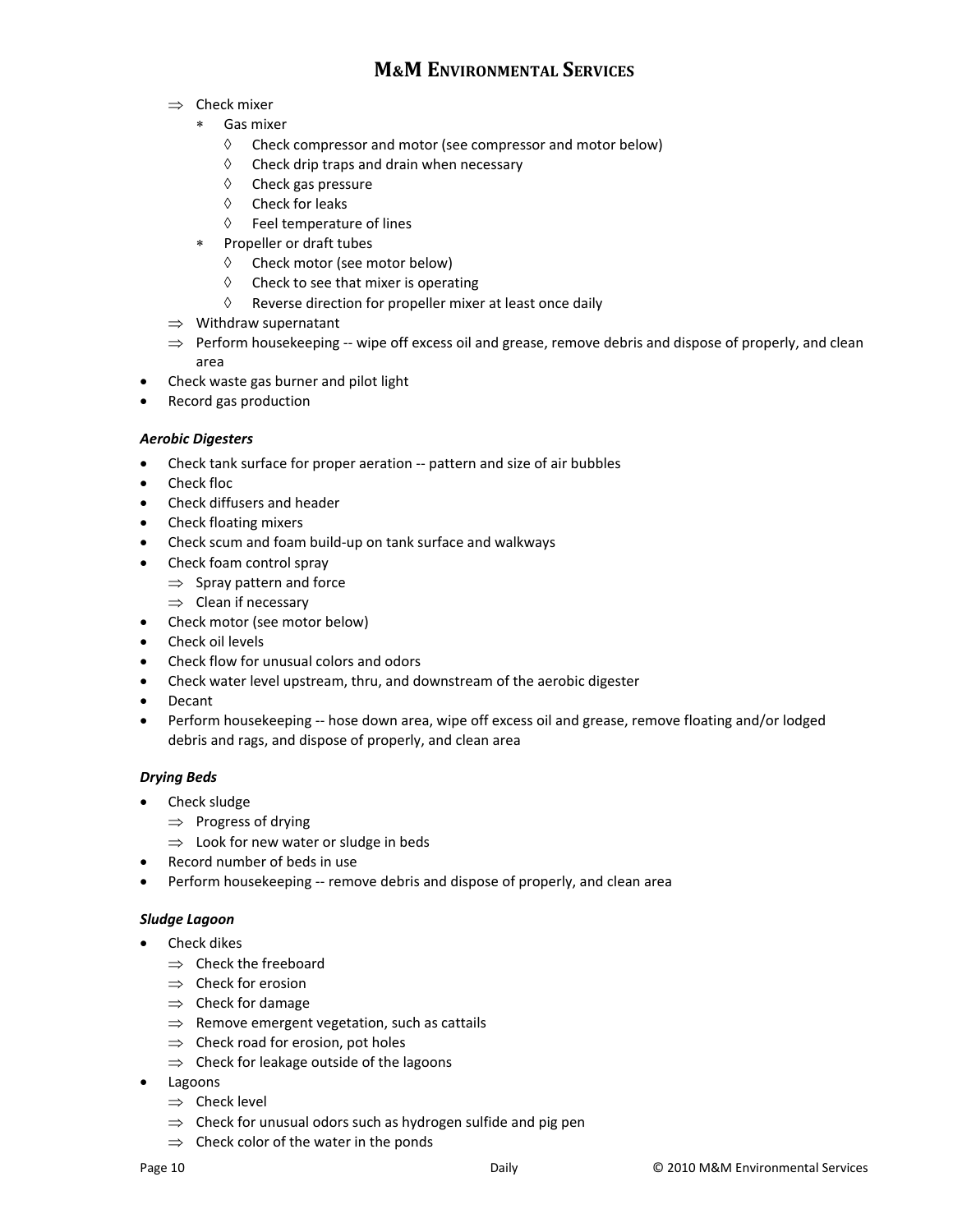- $\Rightarrow$  Check for unusual or excessive number of insects
- $\Rightarrow$  Check for muskrats and beavers
- $\Rightarrow$  Remove emergent vegetation, such as cattails

### *Laboratory Tests*

- Collect and analyze influent and effluent samples for BOD, D.O., pH, settleable solids, TSS, TKN, ammonia, nitrates, oil and grease, phosphorus, and temperature
- Collect and analyze primary effluent samples for BOD, D.O., pH, settleable solids, TSS, and temperature
- Collect and analyze samples from the aeration tank, final clarifier, return sludge, and waste sludge for TSS, ATC, depth of blanket, D.O., MLSS or MLVSS, RSC, and settleometer
- $\Rightarrow$  For ammonia removal, collect and analyze sample of aeration tank influent for alkalinity
- Examine activated sludge floc microscopically
- Collect and analyze raw sludge sample for total solids, volatile solids, and pH
- Collect and analyze effluent samples for chlorine residual, coliforms, and turbidity
- Collect and analyze sludge samples from the anaerobic digesters for pH, volatile acids, alkalinity, and total and volatile solids
- Collect and analyze sludge samples from the aerobic digester for D.O., MLSS, and total and volatile solids
- Collect and analyze anaerobic digester supernatant samples for total and volatile solids
- Collect and analyze samples from the digested sludge to drying beds for total and volatile solids
- Calibrate lab equipment
	- $\Rightarrow$  Change pH buffers
- Properly tag samples
- Record data
	- $\Rightarrow$  Lab results
	- ⇒ Calibration data
	- $\Rightarrow$  Complete chain of custody paperwork
- Set-up samples for next day

### *Control Panels*

- Check for unusual and/or excessive heat, noises, vibrations, and odors, especially burning
- Check switch positions
- Check lights
- Check gauges and meters
- Check timers for proper settings, cycling and intervals
- Record readings
- Perform housekeeping -- wipe off excess oil and grease, remove debris and dispose of properly, and clean area

### *Motors*

- Check for unusual and/or excessive heat, noises, vibrations, paint discoloration, and odors, especially burning
- Check oil levels
- Perform housekeeping -- wipe off excess oil and grease, remove debris and dispose of properly, and clean area

### *Drives*

- Check drives for proper movement
- Check allens for wear, rust, corrosion, and tightness
- Check key ways for wear, rust, corrosion, and tightness
- Check alignment
	- ⇒ UV joints ‐‐ not straight
	- $\Rightarrow$  Couplers straight
- Check tension
- Check for unusual and/or excessive heat, noises (such as squealing or banging when starting), and odors, especially burning
- Check for vibrations, jerking, and slipping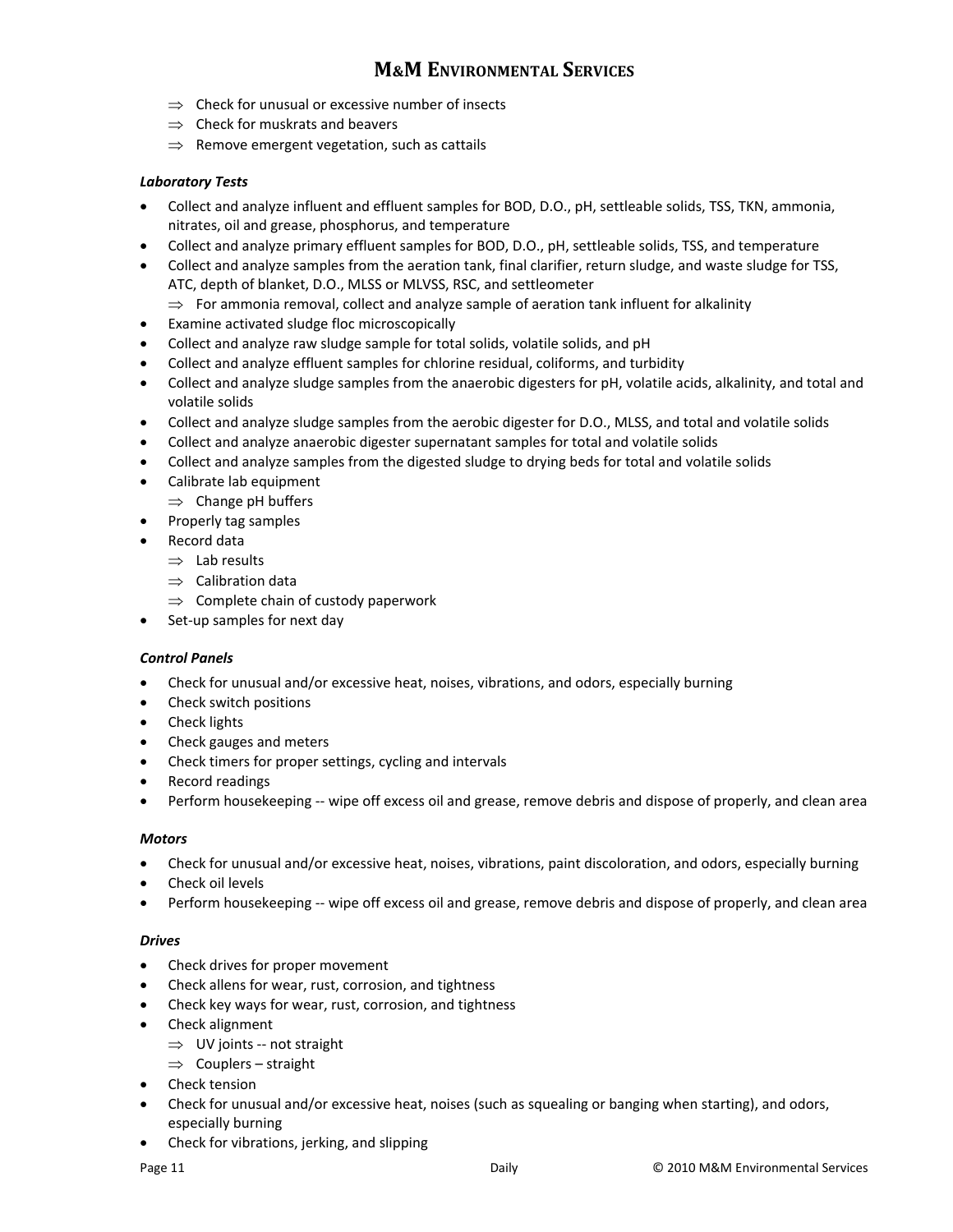- Check lubrication
- Check oil levels
- Perform housekeeping ‐‐ wipe off excess oil and grease, remove debris and dispose of properly, and clean area
- Check belt drives
	- $\Rightarrow$  Check belts for wear, cracking, fraying, and belt scraps
	- $\Rightarrow$  Check pulleys for corrosion, wear, broken parts, cracks, and missing pieces or pieces of the pulley in the area
- Check chain drives
	- $\Rightarrow$  Check chain links and pins for corrosion, wear, broken parts, cracking, and missing pieces
	- $\Rightarrow$  Check sprockets and spindles for corrosion, wear, broken parts, cracks, and missing pieces
	- $\Rightarrow$  Check to see that chain and sprockets are properly meshing
- Check universal joints and carrier bearings
	- $\Rightarrow$  Check joints for corrosion, wear, broken parts, cracks, and missing pieces
	- $\Rightarrow$  Check bearings for corrosion, wear, broken parts, cracks, and missing pieces
	- $\Rightarrow$  Check bolts for tightness
- Check couplers
	- $\Rightarrow$  Check coupler for corrosion, wear, cracking, rubber dust, and scraps
	- $\Rightarrow$  Check spacing between coupler halves
- Check shaft
	- $\Rightarrow$  Check shaft for corrosion, wear, cracking, twisting, pitting or bending
	- ⇒ Check rotation
	- $\Rightarrow$  Check for side or end play
- Check gear reduction unit
	- $\Rightarrow$  Check bearings for unusual and/or excessive heat, noises, vibrations, and odors
	- $\Rightarrow$  Check seals for leaks

### *Pumps*

- Check pump and bearings for unusual and/or excessive heat, noises, odors, vibrations, jerking, and slipping
	- ⇒ Piston pump
		- ∗ Check piston face for wear, corrosion, pitting, scarring or cracking
		- ∗ Check piston movement
		- ∗ Check shear pin to see if in place or broken
		- ∗ Check oil dripper
			- ◊ Proper dripping rate according to manufacturer's recommendations
			- ◊ Oil level in the reservoir and add when necessary
		- ∗ Check oil level and condition in piston
			- ◊ Oil should just cover the wrist pin
		- ∗ Check timer
		- ∗ Check sight glass for color, movement, and condition of sludge, and air bubbles
		- ∗ Check expansion tanks for leaks and holes
		- ∗ Check guides for wear, alignment, and tightness
		- ∗ Check piston face
		- ∗ Check block bearings for wear
		- ∗ Check eccentric for wear, shape, and movement
- Check allens for wear, rust, corrosion, and tightness
- Check key ways for wear, rust, corrosion, and tightness
- Check alignment
- Check tension
- Check lubrication
- Check oil levels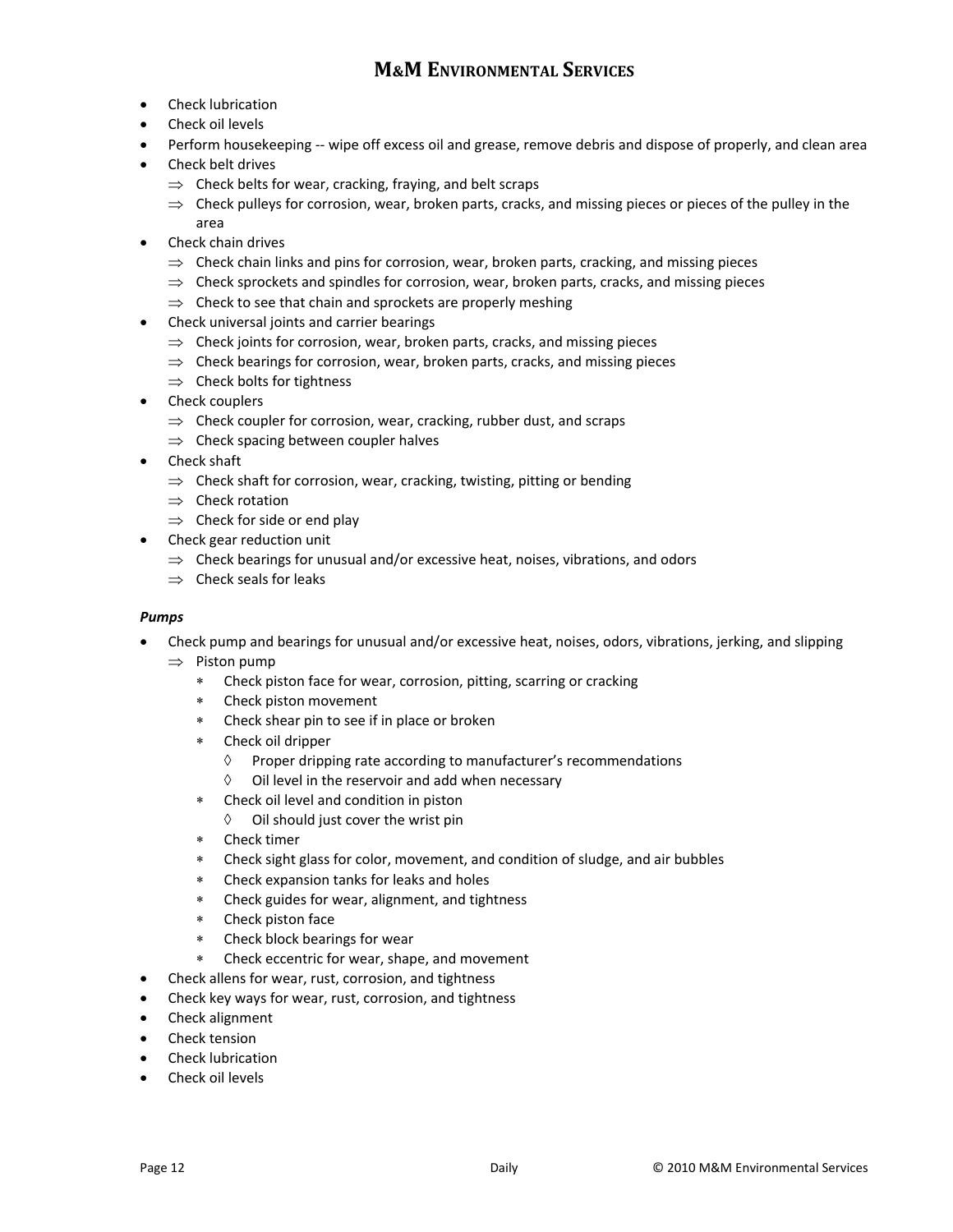- Check packing
	- $\Rightarrow$  Water seal for piston pumps
		- ∗ Check to see that water is running at all times
		- Check to see that there is enough flow to go completely around piston, but not overflow
		- ∗ Check drain to see that it is flowing and the condition of drain water
	- $\Rightarrow$  Oil seal for piston pump
		- ∗ Squirt oil around the piston several times a day for continuos operation
		- ∗ Squirt oil before each start‐up and when done pumping for manual operations
		- ∗ Check drain cap for leaking
- Check packing gland adjustment
	- $\Rightarrow$  Centrifugal pump
		- ∗ Adjust if necessary
		- ∗ Replace when gland is within 1/8" of the housing
	- ⇒ Piston pump
		- ∗ Adjust if necessary (avoid sludge messes)
		- ∗ Replace when gland is within 1/4" of the housing
- Check seals
	- ⇒ Water seal
		- ∗ Check leaking rate and adjust if necessary
		- ∗ Check seal water pressure (should be at least 5 PSI greater than the pump discharge pressure)
		- Check drain to see that it is flowing and the condition of drain water
	- ⇒ Grease seals
		- ∗ Grease when necessary
- Check gauges
- Check controller for proper cycling
- Check valves
	- $\Rightarrow$  Operate check valve at least once a day
		- ∗ Clogged
		- ∗ Broken shear pin
		- ∗ Broken shaft
- Perform housekeeping -- wipe off excess oil and grease, remove debris and dispose of properly, and clean area

### *Blowers and Compressors*

- Check blowers/compressors and bearings for unusual and/or excessive heat, noises, odors, vibrations, jerking, and slipping
- Check packing
- Check packing gland adjustment
	- $\Rightarrow$  Adjust if necessary
	- $\Rightarrow$  Replace when gland is within 1/8" of the housing
- Check seals
	- ⇒ Water seal
		- ∗ Check leaking rate and adjust if necessary
		- ∗ Check seal water pressure (should be at least 5 PSI greater than the pump discharge pressure)
	- ⇒ Grease seals
		- ∗ Grease when necessary
- Check gauges
- Check valves
- Check drip traps and drain when necessary
- Check cooling water flow
- Check for leaks (oil and gas)
- Check temperature of lines
	- $\Rightarrow$  Lines should be too hot to touch and hold when operating correctly
- Check pressure relief valves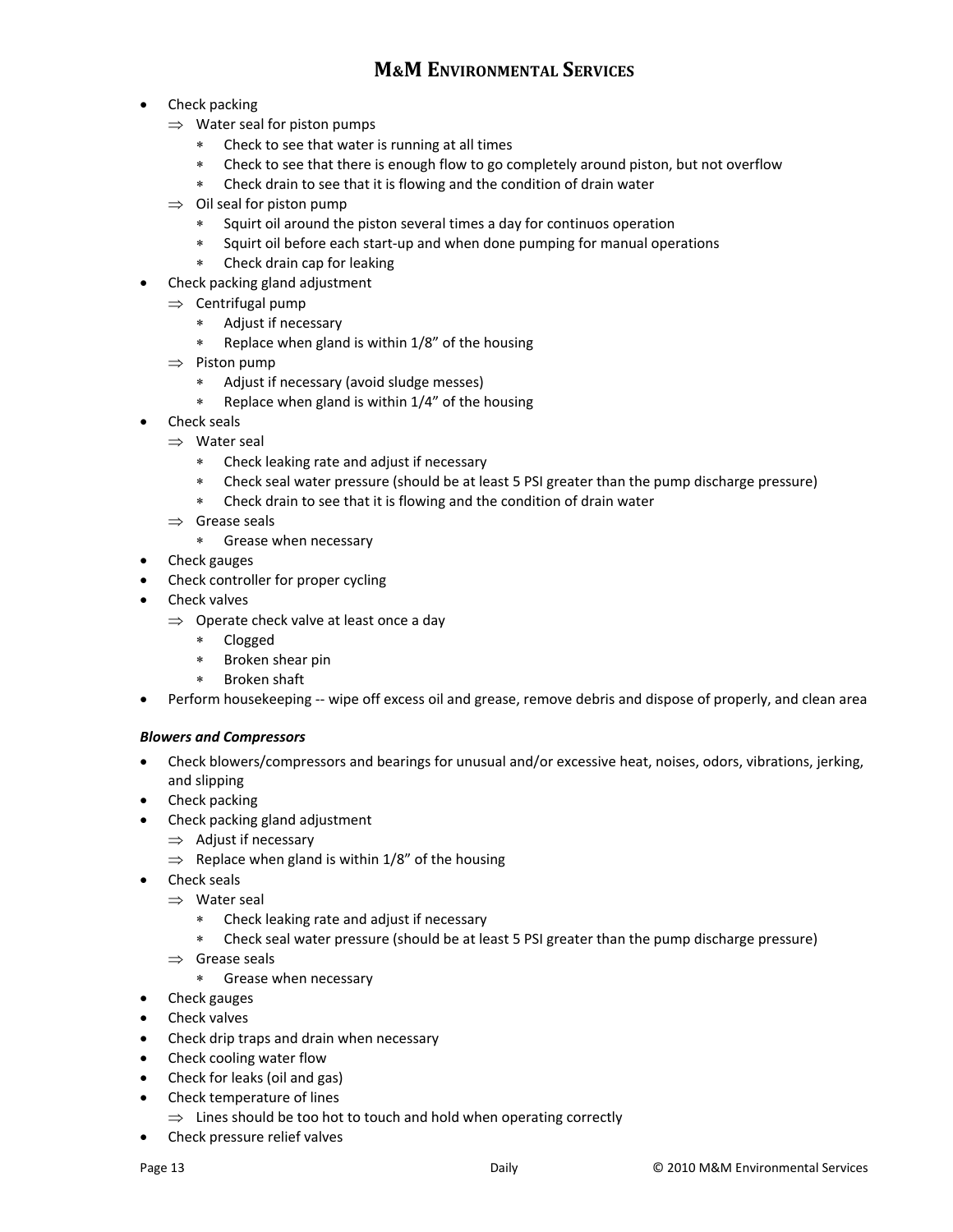- Check allens for wear, rust, corrosion, and tightness
- Check key ways for wear, rust, corrosion, and tightness
- Check alignment
- Check tension
- Check for vibrations, jerking, and slipping
- Check for unusual noises and odors
- Check lubrication
- Check oil levels
- Perform housekeeping -- wipe off excess oil and grease, remove debris and dispose of properly, and clean area

### *Chemical Feeders*

- Dry feeders
	- $\Rightarrow$  Check to see that the feeder is actually delivering chemical to solution tank
	- $\Rightarrow$  Check chemical addition to mixing tank
	- $\Rightarrow$  Check water addition to mixing tank
	- $\Rightarrow$  Check water level in mixing tank
	- $\Rightarrow$  Check mixing action in mixing tank
	- $\Rightarrow$  Check condition of solution in mixing tank
	- $\Rightarrow$  If necessary, adjust feed rate to plant flow
	- $\Rightarrow$  Record pounds of chemical used
	- ⇒ Record water usage
- Solution feeders
	- ⇒ Check solution level
	- $\Rightarrow$  Check condition of solution in tank
	- $\Rightarrow$  Check pump (see pump above)
	- $\Rightarrow$  If necessary, adjust feed rate to plant flow
	- ⇒ Record drawdown
- Check to make sure that there is actually flow, not just that the pumps are pumping
- Perform housekeeping

### *Valves*

- Check position
- Telescopic valves
	- ⇒ Check flow
	- $\Rightarrow$  At least once a day, operate all of the way down and up to remove debris, and wash down sump
		- ∗ Record number of turns and compare with manufacturer's specifications
- Perform housekeeping -- wipe off excess oil and grease, remove debris and dispose of properly, and clean area

### *Flow Meter and Recorder*

- Check chamber
	- ⇒ Float
		- ∗ Remove rags and scum off of the flow
	- ⇒ Stilling Well
		- ∗ Flush
- Check recorder
- Check flow for unusual colors and odors
- Check water level upstream, thru, and downstream of the flow meter
- Check ink reservoir
- Record flow
- Perform housekeeping -- hose down area, wipe off excess oil and grease, remove debris and dispose of properly, and clean area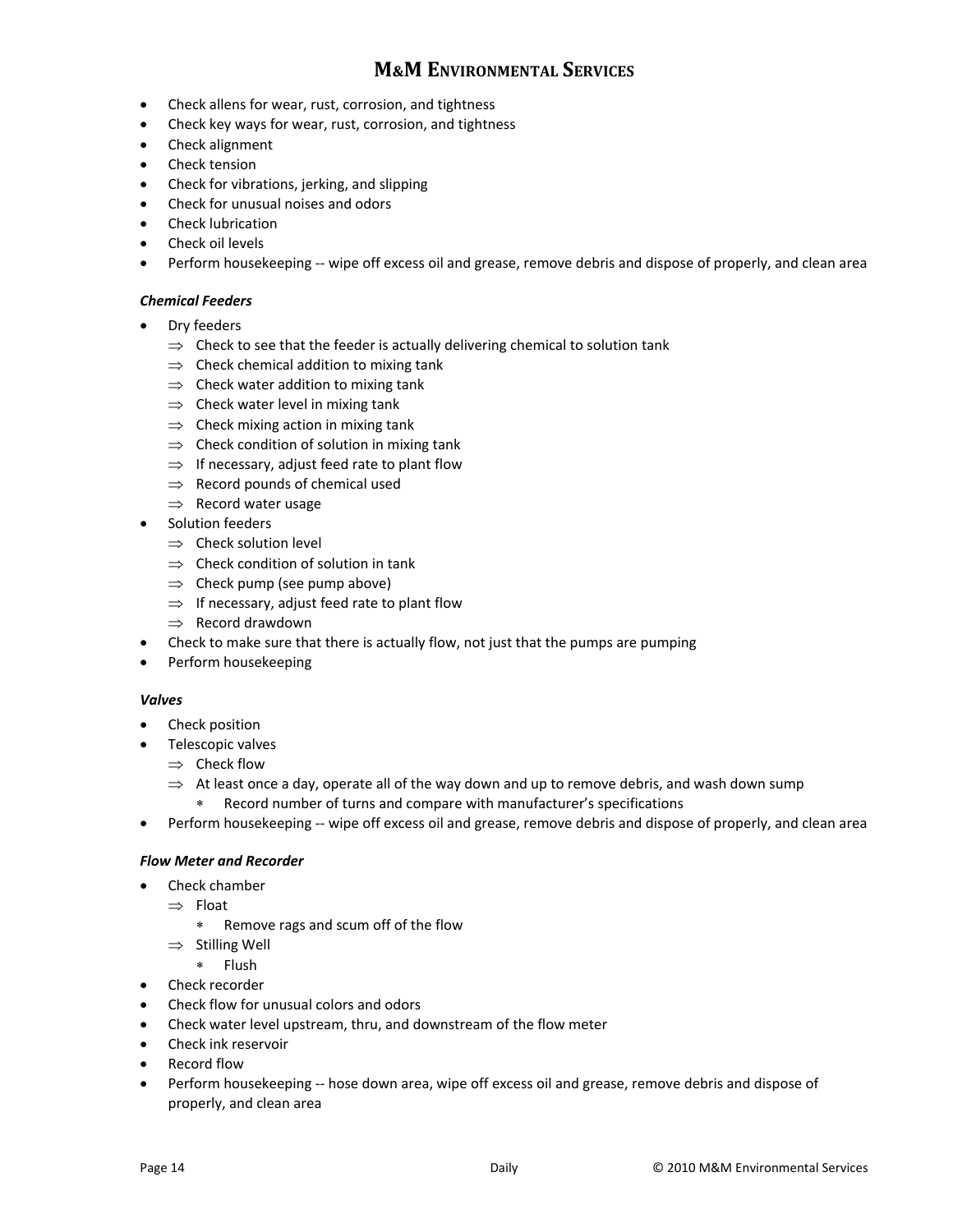### *Repressurized Water System (non‐potable)*

- Check pressure gauges
- Check water level
- Check for unusual colors and odors
- Perform housekeeping -- wipe off excess oil and grease, remove debris and dispose of properly, and clean area

### *Wet Wells*

- Check wet well for debris, scum, and grease balls
- Check flow for unusual colors and odors
- Check water level upstream and in the wet well
- Perform housekeeping -- hose down area, wipe off excess oil and grease, remove debris and dispose of properly, and clean area

### *Standby Generator*

- Check temperature
- Check oil level
- Check fuel tank level
- Check battery
- Check battery chargers
- Check room temperature, lights, and ventilation
- Record gauges and meters
- Perform housekeeping -- wipe off excess oil and grease, remove debris and dispose of properly, and clean area

### *General*

- Enter reading and data in computer
- Check gates and fences
	- $\Rightarrow$  Check to see that gate is locked
	- $\Rightarrow$  Check sign to see that they are still visible and readable
	- ⇒ Check fence to see that it is still intact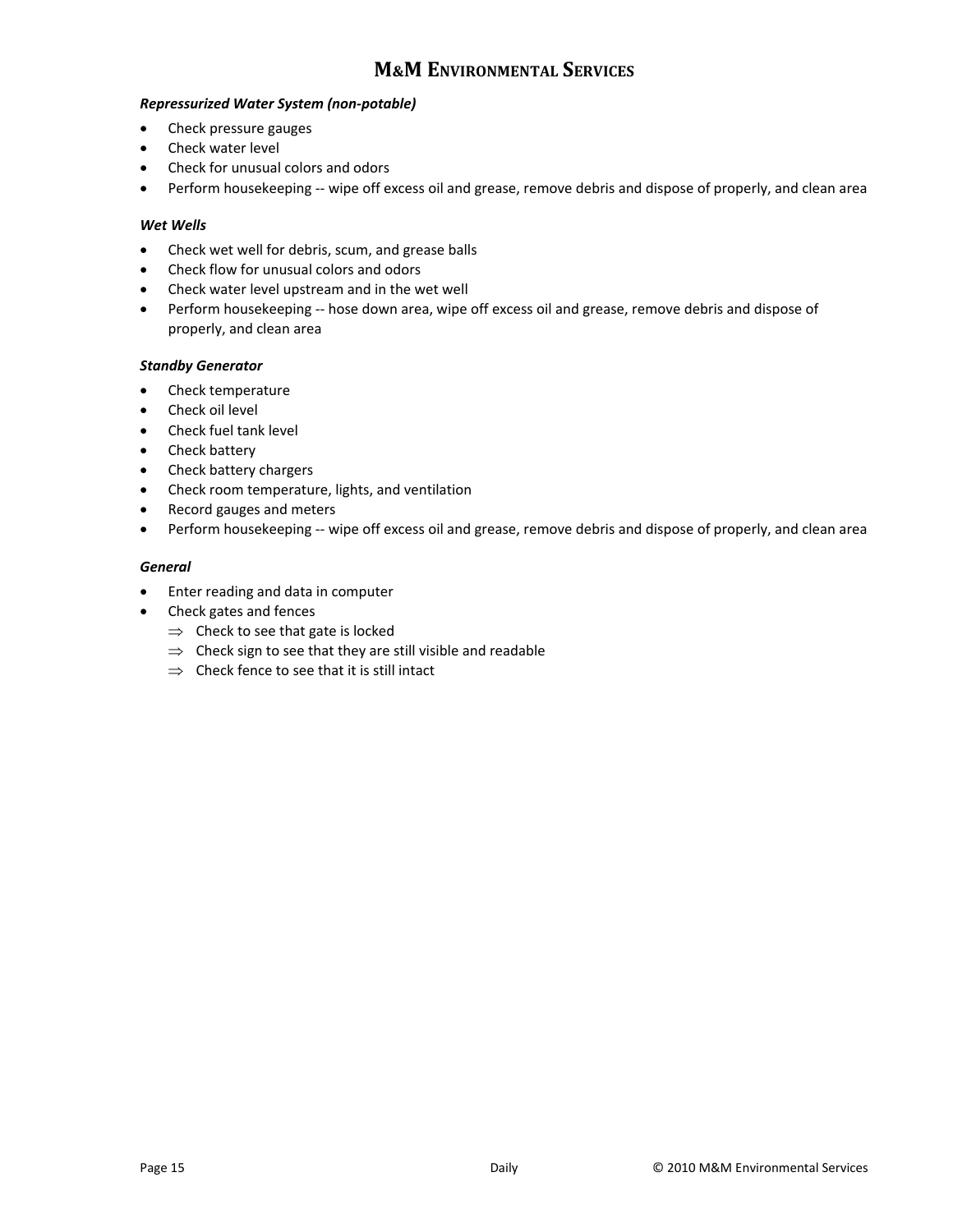### **Weekly**

### *Headworks*

- Clean and inspect the channel
	- $\Rightarrow$  Remove all screenings, debris, and grit
	- $\Rightarrow$  Hose channel, walls, equipment, and walkways

### *Hand Cleaned Bar Screen*

- Clean and inspect the screen and channel
	- ⇒ Remove all screenings from front and back of screen
	- $\Rightarrow$  Remove grit from the channel
	- $\Rightarrow$  Hose channel, walls, equipment, and walkways
	- $\Rightarrow$  Check the condition of the screen

### *Mechanically Cleaned Bar Screen*

- Clean and inspect the screen, rake mechanism, and channel
	- $\Rightarrow$  Remove all screenings and debris from front and back of screen, the rake mechanism, and the channel
	- $\Rightarrow$  Remove grit from the channel
	- $\Rightarrow$  Hose channel, walls, equipment, and walkways
	- $\Rightarrow$  Check the condition of the screen, screenings removal mechanism (chain, sprockets, rakes, rake wiper, screen, shroud, and elevator or conveyor), motor, drive, and controls

### *Screenings Grinder*

- Clean and inspect grinder and channel
	- $\Rightarrow$  Remove all screenings from grinder
	- ⇒ Remove grit
	- $\Rightarrow$  Hose unit and walkway
	- $\Rightarrow$  Check condition of the teeth, anvil, motor, drive, and controls

### *Revolving Drum Comminuter*

- Clean and inspect comminuter and channel
	- $\Rightarrow$  Remove all screenings from the drum and channel
	- $\Rightarrow$  Remove grit from the channel
	- $\Rightarrow$  Hose channel, walls, equipment, and walkways
	- $\Rightarrow$  Check condition of the drum, base seal, cutter bars and teeth, motor, drive, and controls

### *Moving Wiper Comminuter*

- Clean and inspect comminuter and channel
	- $\Rightarrow$  Remove all screenings from the screen (front and back) and channel
	- $\Rightarrow$  Remove grit from the channel
	- $\Rightarrow$  Hose channel, walls, equipment, and walkways
	- $\Rightarrow$  Check condition of the screen, moving wiper arm, and the cutters (moving and stationary), motor, drive, and controls

### *Barminuter*

- Clean and inspect barminuter and channel
	- $\Rightarrow$  Remove all screenings from the screen (front and back) and channel
	- $\Rightarrow$  Remove grit from the channel
	- $\Rightarrow$  Hose channel, walls, equipment, and walkways
	- ⇒ Check condition of the screen, guide bars, cables, chains, seals, clutches or gears, brakes, cutters, motor, drive, and controls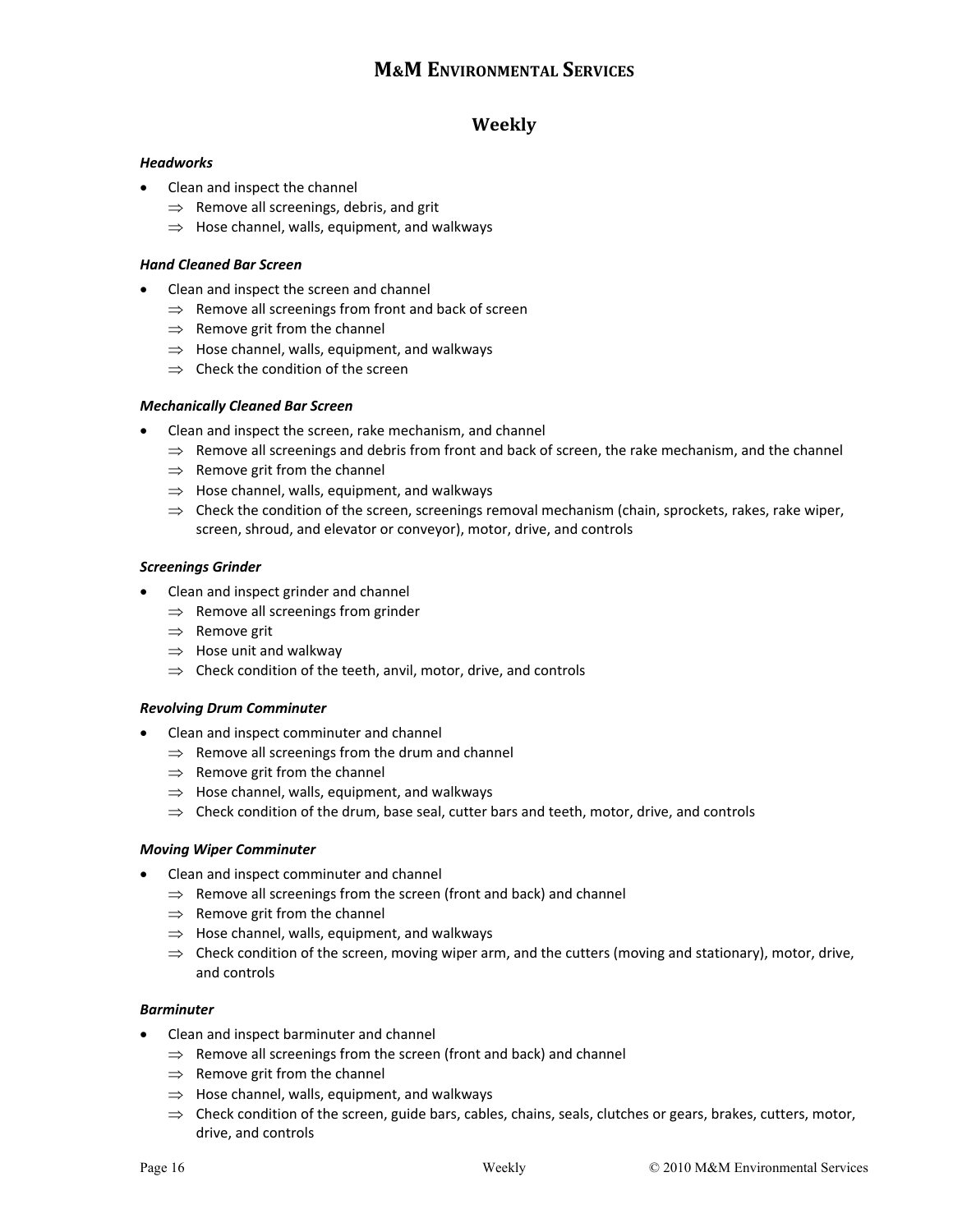$\Rightarrow$  Before returning barminuter to service, run cutter up and down to check alignment, length of run, and vibrations or noises

### *Hand Cleaned Grit Chamber*

- Remove grit at least once a week and dispose of properly
- Record amount of grit removed
- Clean and inspect the channel
- Check the flow pattern

#### *Mechanically Cleaned Grit Chamber*

- Clean and inspect chamber and equipment
	- $\Rightarrow$  Check for grit build-up
	- $\Rightarrow$  Remove screenings, debris, and grit from the channel and equipment
	- $\Rightarrow$  Hose channel, baffles, weirs, walls, equipment, and walkways
	- $\Rightarrow$  Check the condition of the channel, grit removal mechanism (buckets, feet, chain, sprockets, shroud, and elevator or conveyor), motor, drive, and controls
- Check the flow pattern

#### *Aerated Grit Chamber*

- Clean and inspect chamber and equipment
	- $\Rightarrow$  Check for grit build-up
	- $\Rightarrow$  Remove screenings, debris, and grit from the tank and equipment
	- $\Rightarrow$  Hose tank, channels, baffles, weirs, walls, equipment, and walkways
	- $\Rightarrow$  Check the condition of the channel, aeration equipment, grit removal mechanism (buckets, feet, chain, sprockets, shroud, and elevator or conveyor, or air line and cyclone), motor, drive, and controls

#### *Primary Clarifiers*

- Clean and inspect tank and equipment
	- ⇒ Circular
		- ∗ Condition of the rubber wipers on the skimmer
	- ⇒ Rectangular
		- ∗ Condition of the flights, feet, chain and sprockets
			- ◊ Chain tension
		- ∗ Grease sprockets
	- $\Rightarrow$  Watch skimmer and scraper for proper operation
	- $\Rightarrow$  Remove screenings and grit from the channels and equipment
	- ⇒ Hose channel, baffles, weirs, walls, equipment, and walkways
- Check the whole weir for even flow
- Check the coupling
- Check the flow pattern
- Fill oilers as necessary
- Oil drive chains

#### *Trickling Filter*

- Check oil level in the bearings and drain any accumulated water
- Clean and inspect equipment
	- ⇒ Check for corrosion
	- $\Rightarrow$  Inspect and clean arms and splash plates
		- ∗ Open end gates and unplug orifices, and properly dispose of debris
		- ∗ Brush splash plates and arms to remove slime
		- ∗ Level
	- $\Rightarrow$  Check guy wires and turnbuckles for proper tension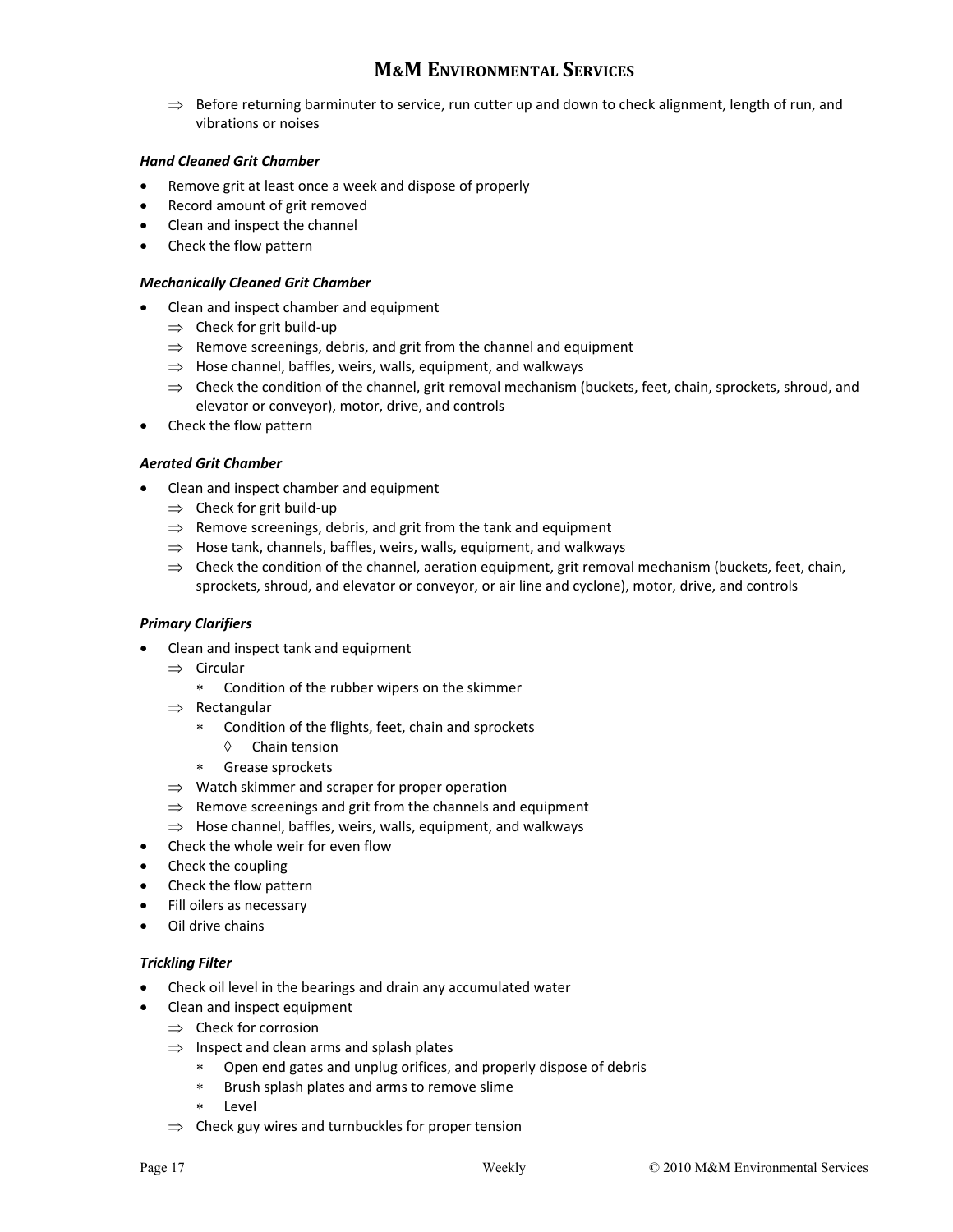- $\Rightarrow$  Check center column for vibrations
- $\Rightarrow$  Hose down inside wall to remove slime growth
- $\Rightarrow$  Remove trash and weeds from filter surface and dispose of properly
- Time and record rotation speed and flow
- Check vents for proper flow

### *Activated Sludge Aeration Tank*

- Clean and inspect tank and equipment
	- $\Rightarrow$  Check the condition of the air lines and diffusers
	- $\Rightarrow$  Remove debris from the channel and equipment
	- ⇒ Hose channel, baffles, weirs, walls, equipment, and walkways
	- $\Rightarrow$  Clean bypass channel
- Grease turbines
- Fill oilers as necessary
- Check the flow pattern
- Calculate and record F/M, MCRT, and sludge age

### *Lagoons*

- Ponds
	- $\Rightarrow$  Measure and record the depth of each pond
	- $\Rightarrow$  Perform housekeeping -- remove debris and dispose of properly, and clean area
- Transfer Structures
	- $\Rightarrow$  Measure and record the depth of each structure
	- $\Rightarrow$  Perform housekeeping -- remove debris and dispose of properly, and clean area
- Lab Tests
	- $\Rightarrow$  Collect and analyze influent and effluent samples for BOD, D.O., pH, settleable solids, suspended solids, ammonia, nitrates, oil and grease, phosphorus, and temperature
	- $\Rightarrow$  Collect and analyze effluent samples for chlorine residual, coliforms, and turbidity

### *Final Clarifiers*

- Clean and inspect tank and equipment
	- ⇒ Circular
		- ∗ Condition of the rubber wipers on the skimmer
	- ⇒ Rectangular
		- ∗ Condition of the flights, feet, chain and sprockets
			- ◊ Chain tension
		- ∗ Grease sprockets
	- $\Rightarrow$  Watch skimmer and scraper for proper operation
	- $\Rightarrow$  Remove debris from the channels and equipment
	- $\Rightarrow$  Hose channel, baffles, weirs, walls, equipment, and walkways
- Check the whole weir for even flow
- Check the coupling
- Check the flow pattern
- Fill oilers as necessary
- Oil drive chains

### *Chlorination*

- Clean and inspect chlorine cylinders, chlorinator, piping, contact chambers, exhaust fans, and scales
	- $\Rightarrow$  Remove debris from the channels and equipment
	- $\Rightarrow$  Hose channel, baffles, weirs, walls, equipment, and walkways
- Check and clean water screen
- Check the flow pattern in contact chamber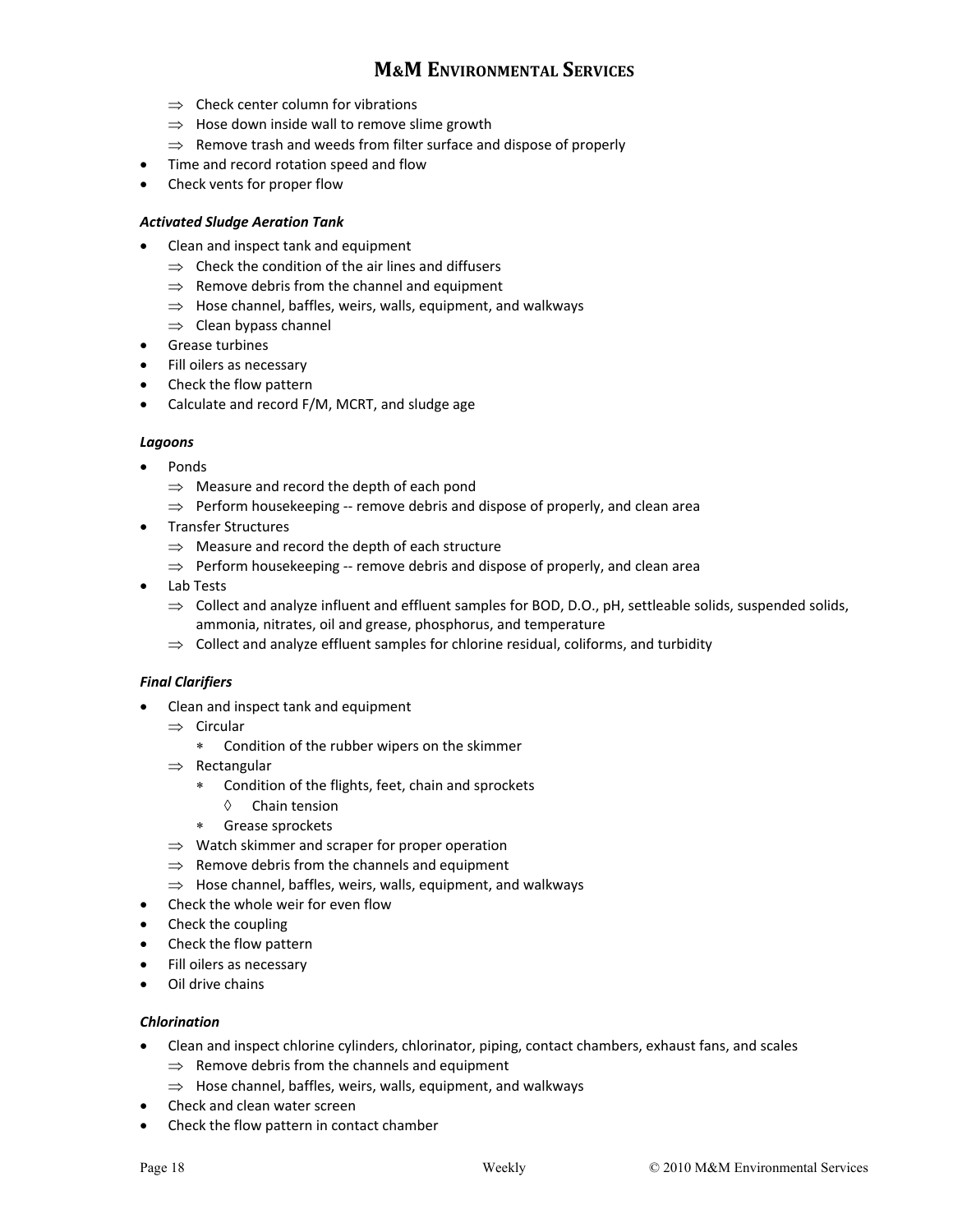### *Anaerobic Digesters*

- Clean and inspect lid, gas piping, mixer, furnace, heat exchanger, relief valves, waste gas burner, pressure regulators, and exhaust fan
	- $\Rightarrow$  Check draft tubes for plugging
- Transfer sludge from bottom of the primary digester to the secondary digester
- Work floating cover seal
- Withdraw excess digested sludge
- Record amount of sludge withdrawn
- Backflush sludge lines
- Fill oilers as necessary

### *Aerobic Digesters*

- Clean and inspect equipment
	- $\Rightarrow$  Remove debris from the channels and equipment
	- $\Rightarrow$  Hose channel, baffles, weirs, walls, equipment, and walkways
- Transfer sludge from bottom of the primary digester to the secondary digester
- Withdraw excess digested sludge
- Record amount of sludge withdrawn
- Backflush sludge lines
- Fill oilers as necessary

### *Drying Beds*

- Clean as soon as sludge is dry
	- $\Rightarrow$  Clean and inspect all parts and equipment before refilling
- Properly dispose of dried sludge
- Record amount of sludge removed

#### *Sludge Lagoons*

• Measure and record the depth of each lagoon

### *Control Panel*

• Clean and inspect panels, switches, alarms, gauges, lights and timers

#### *Motors*

- Clean and inspect
- Fill oilers as necessary

#### *Drives*

- Clean and inspect
- Fill oilers as necessary
- Shaft
	- $\Rightarrow$  Grease pillow block bearings
- Gear Reduction Units
	- $\Rightarrow$  Check to see that shims are in place

#### *Pumps*

- Clean and inspect
	- ∗ Centrifugal pumps
	- ∗ Follower, slinger, casting, and seal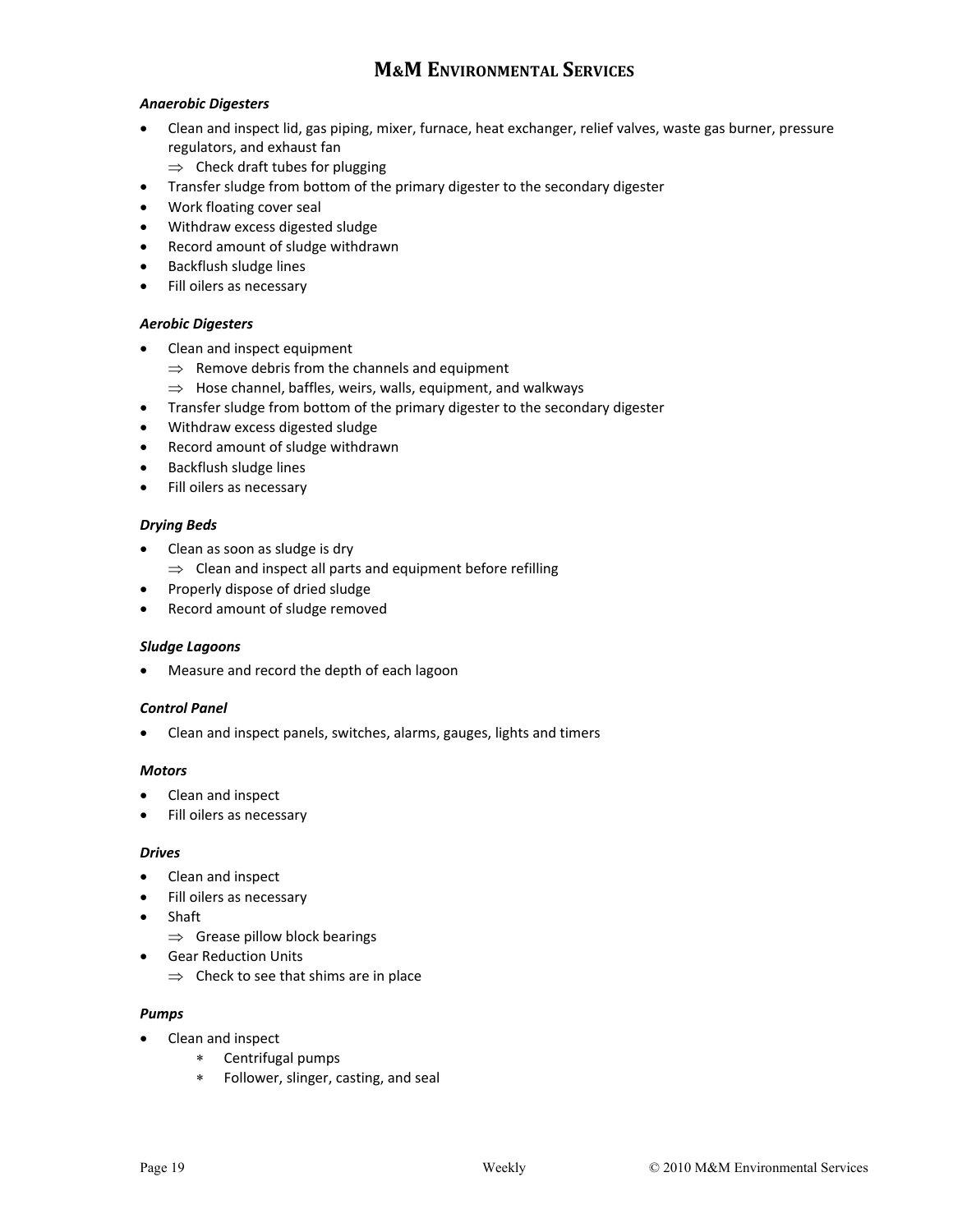- ⇒ Piston pumps
	- ∗ Piston, seal, shear pin, eccentric, connecting rods, guides, pressure gauges, pillow block bearings, expansion tanks, ball check valves, and oil dripper
	- ∗ Change oil over wrist pin
	- ∗ Grease guides
- ⇒ Progressive cavity
	- ∗ Seal and pressure gauges
- Repack as necessary
- $\Rightarrow$  Check for metal parts
- $\Rightarrow$  Properly replace lantern ring
- $\Rightarrow$  Check wear sleeve or shaft for wear and roughness
- Fill oilers as necessary

### *Blowers and Compressors*

- Clean and inspect
	- $\Rightarrow$  Seal, pressure gauges, cooling water, and drip traps
- Record temperatures
- Fill oilers as necessary

### *Flow Meter and Recorder*

- Clean and inspect channel and stilling well
	- $\Rightarrow$  Check float and cable for wear
	- $\Rightarrow$  Remove grit and scum
	- $\Rightarrow$  Check float and cable for wear
- Clean and inspect recorder
	- $\Rightarrow$  Wind clock
	- ⇒ Change chart
	- $\Rightarrow$  Check chain
	- $\Rightarrow$  Check and fill ink reservoir as necessary
- Check the flow pattern

### *Wet Wells*

- Clean and inspect wet well and equipment
	- $\Rightarrow$  Remove debris from the channels and equipment
	- ⇒ Hose channel, baffles, weirs, walls, equipment, and walkways
- Check the flow pattern

### *Standby Generators*

- Exercise the generators
	- $\Rightarrow$  Check voltage
	- ⇒ Check cycles
	- $\Rightarrow$  Check engine
		- ∗ Check for unusual and/or excessive heat, noises, vibrations, and odors, especially burning
		- ∗ Oil levels
		- ∗ Oil pressure
		- ∗ Temperature of manifold, after cooler, and heat exchanger
		- ∗ Hoses for leaks
		- ∗ Fuel pressure
		- ∗ Cooling fan and radiator
		- ∗ Water circulation pumps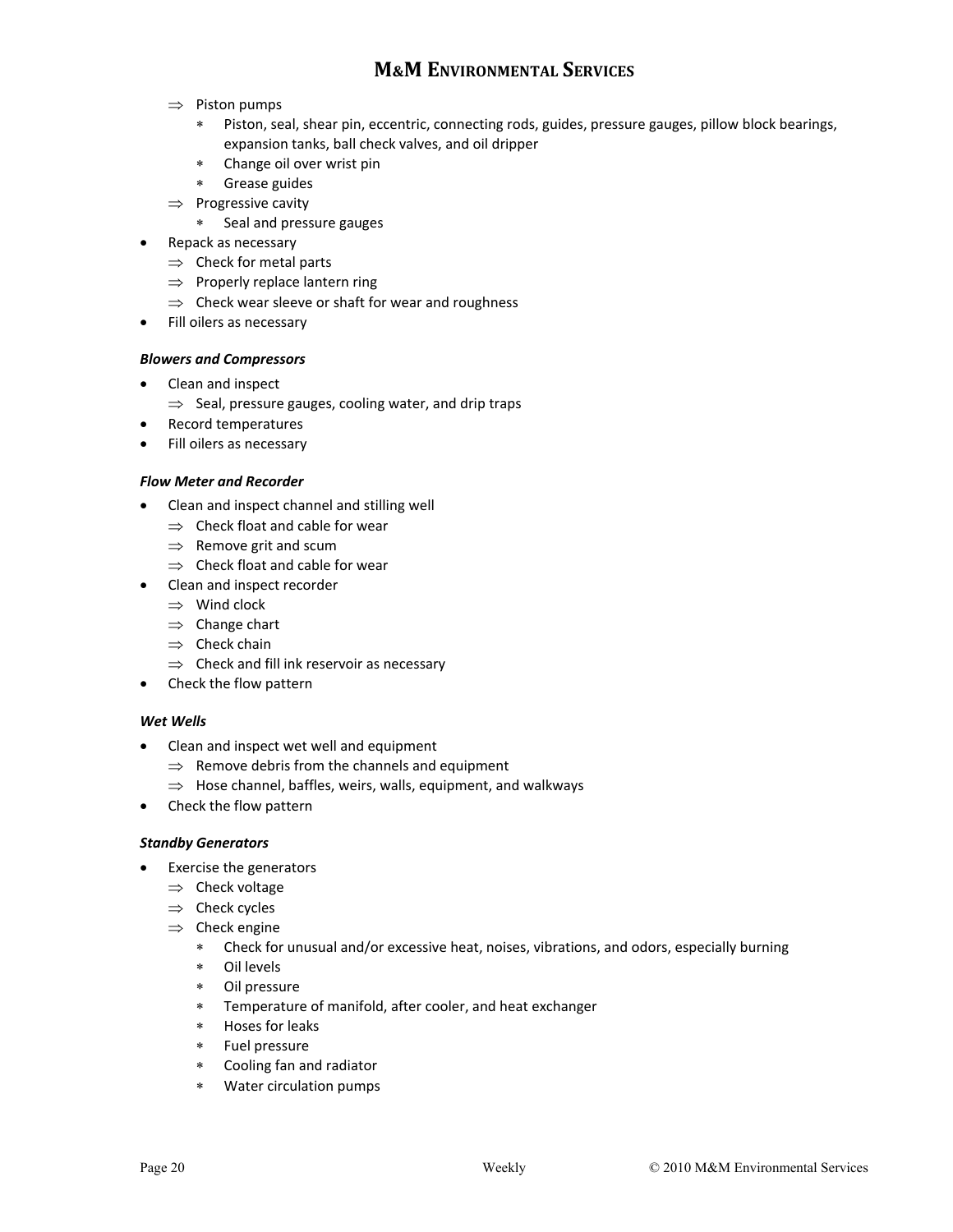- ⇒ Check battery
	- ∗ Charge rate
	- ∗ Water level
- Fill oilers as necessary

### *General*

- Gates and Fences
	- $\Rightarrow$  Check for vandalism (holes, sections torn down, burrowing under the fence)
	- $\Rightarrow$  Perform housekeeping -- remove debris and dispose of properly, and clean area
- Surrounding Area
	- $\Rightarrow$  Check for leaking and ponding
	- $\Rightarrow$  Perform housekeeping -- remove debris and dispose of properly, and clean area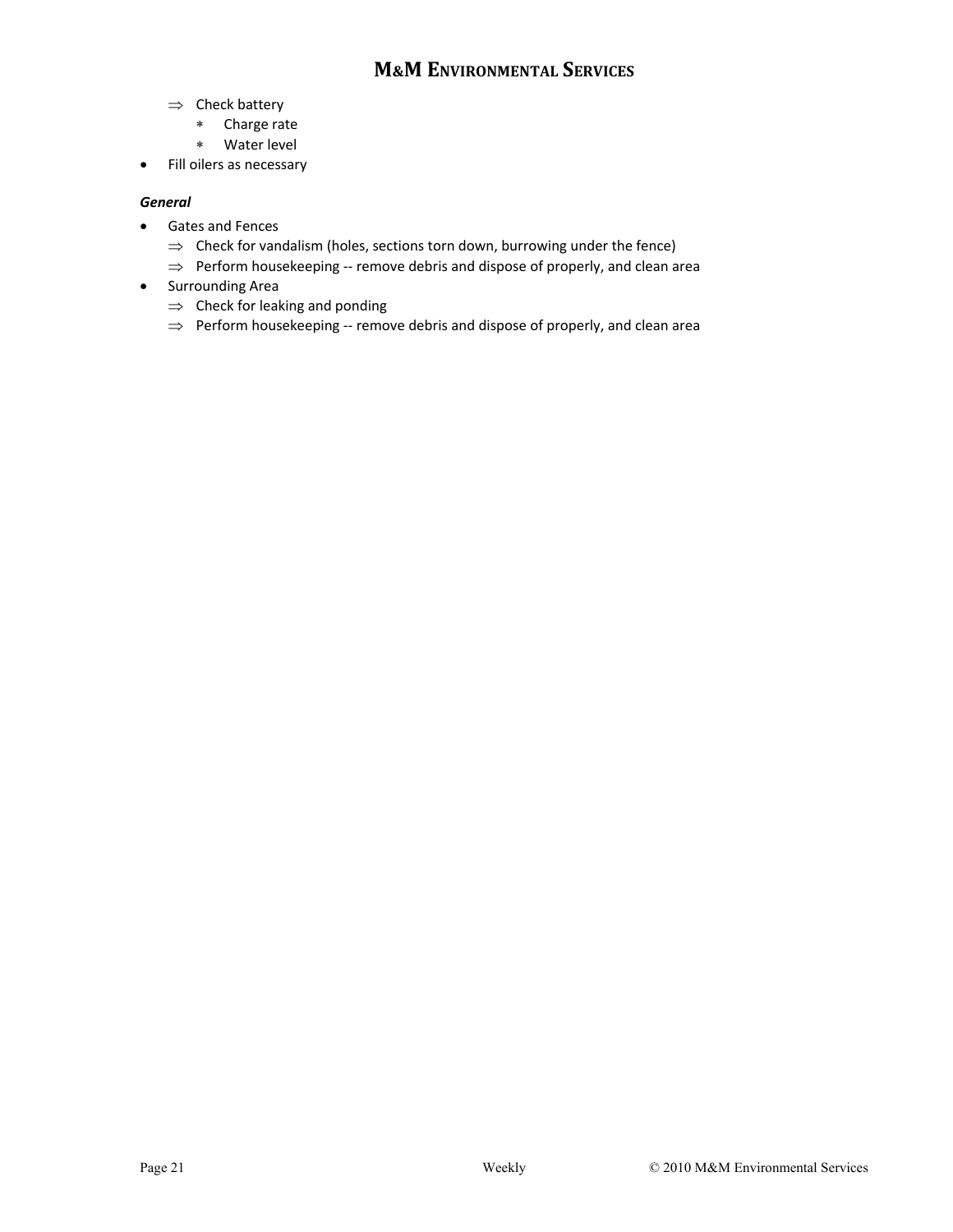### **Monthly**

### *Hand Cleaned Grit Chamber*

• Calculate and record velocity and detention time, and compare to design and process standards

### *Mechanically Cleaned Grit Chamber*

• Calculate and record velocity and detention time, and compare to design and process standards

### *Aerated Grit Chamber*

- Blow out all air lines
- Clean diffusers
	- $\Rightarrow$  Grease swing arm knees
- Calculate and record surface settling rate and detention time, and compare to design and process standards

### *Primary Clarifiers*

- Check the overload system and alarm
- Check for sludge buildup
- Check and adjust sludge pumping schedule
- Check oil levels in worm gear and spur gear
- Calculate and record detention time, surface settling rate, weir overflow rate, removal efficiencies, and sludge production rates, and compare to design and process standards

### *Trickling Filter*

- Flush vents, underdrains and collection boxes
- Check the distribution (pan test)
- Calculate and record the hydraulic and organic loading rates, and removal efficiencies, and compare to design and process standards

### *Activated Sludge Aeration Tank*

- Blow out all air lines
- Clean diffusers
	- $\Rightarrow$  Grease swing arm knees
- Calculate and record detention time, organic loading rates, and removal efficiencies, and compare to design and process standards

### *Lagoons*

- Ponds
	- $\Rightarrow$  Check for sludge deposits
	- $\Rightarrow$  Check for short circuiting
	- $\Rightarrow$  Check for dead spots
- Transfer Structures
	- ⇒ Clean
- Lab Tests
	- $\Rightarrow$  Run a D.O. profile in the pond

### *Final Clarifiers*

- Check the overload system and alarm
- Check for sludge buildup
- Check and adjust sludge pumping schedule
- Check oil levels in worm gear and spur gear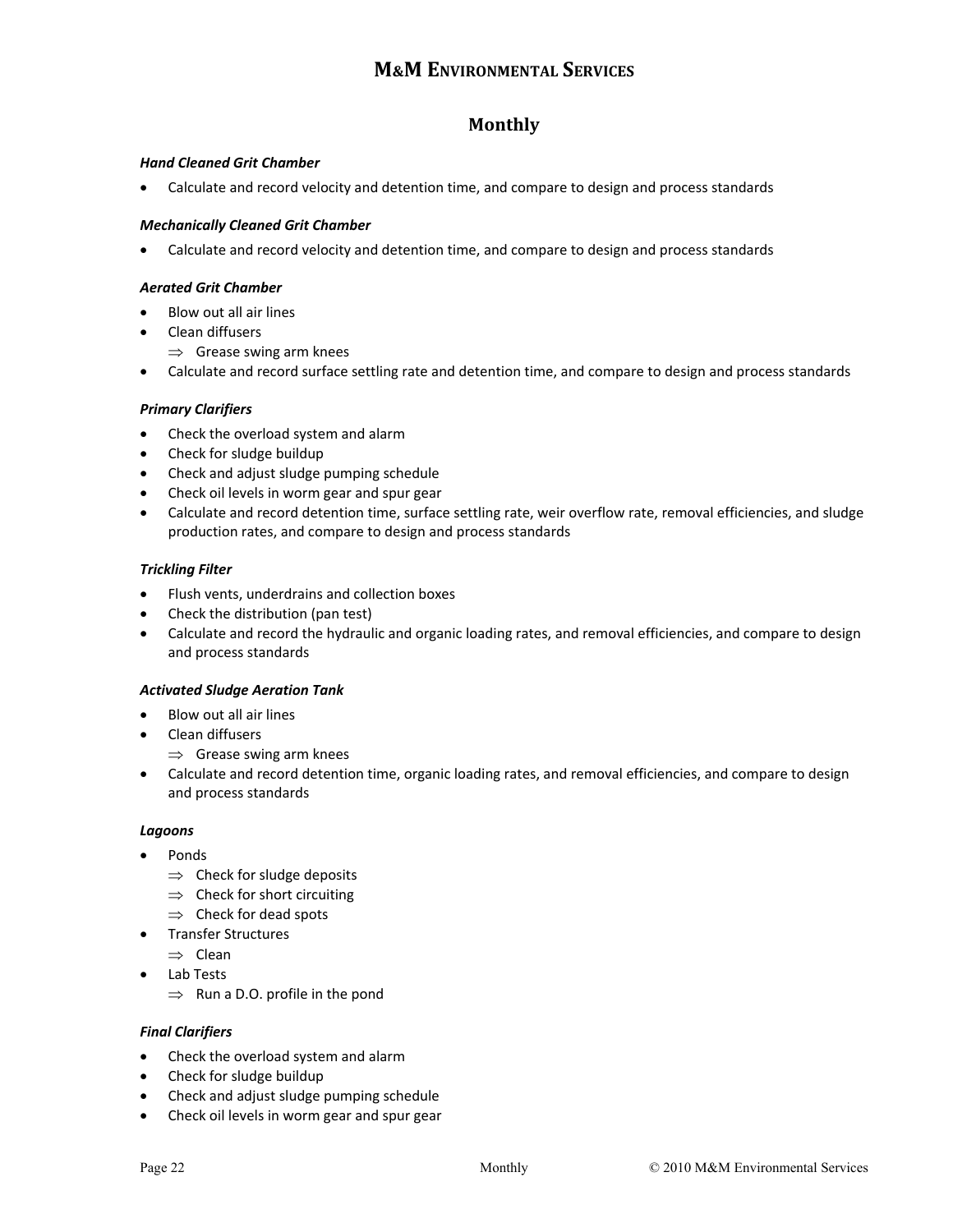• Calculate and record detention time, surface settling rate, weir overflow rate, removal efficiencies, and sludge production rates, and compare to design and process standards

### *Chlorination*

• Calculate and record the chlorine dosage, demand, and residual, and compare to design and process standards

### *Anaerobic Digesters*

- Blow out all gas lines
- Check and adjust digested sludge removal schedule
- Check and record carbon dioxide concentrations in the stack gases from furnaces burning digester gas
- Grease wheels on floating cover
- Calculate and record the detention time, volatile solids loading rate, volatile solids reduction, volatile acid/alkalinity ratio, gas production rates, and the digested sludge production rate, and compare to design and process standards

### *Aerobic Digesters*

- Blow out all gas lines
- Clean diffusers
- Grease swing arm knees
- Check and adjust digested sludge removal schedule
- Calculate and record the detention time, volatile solids loading rate, volatile solids reduction, and the digested sludge production rate, and compare to design and process standards

### *Control Panels*

- Check heaters and electrical connections for corrosion, tightness, and proper operation
- Clean outside of panel
- Turn off power
	- $\Rightarrow$  Vacuum and clean inside

### *Motors*

- Check heaters and electrical connections for corrosion, tightness, and proper operation
- Check draw on each lead wire
	- $\Rightarrow$  All should read the same and agree with the ratings
- Clean outside of panel
- Turn off power
	- ⇒ Vacuum and clean inside

### *Blowers and Compressors*

• Clean filters

### *Flow Meters and Recorders*

• Calibrate by hand

### *Valves*

- Operate all valves
	- ⇒ Record and compare number turns between full open and full close
- Lubricate all valve stems
	- $\Rightarrow$  Check for wear and broken threads
- Clean
- Check packing
- Telescopic
	- ⇒ Grease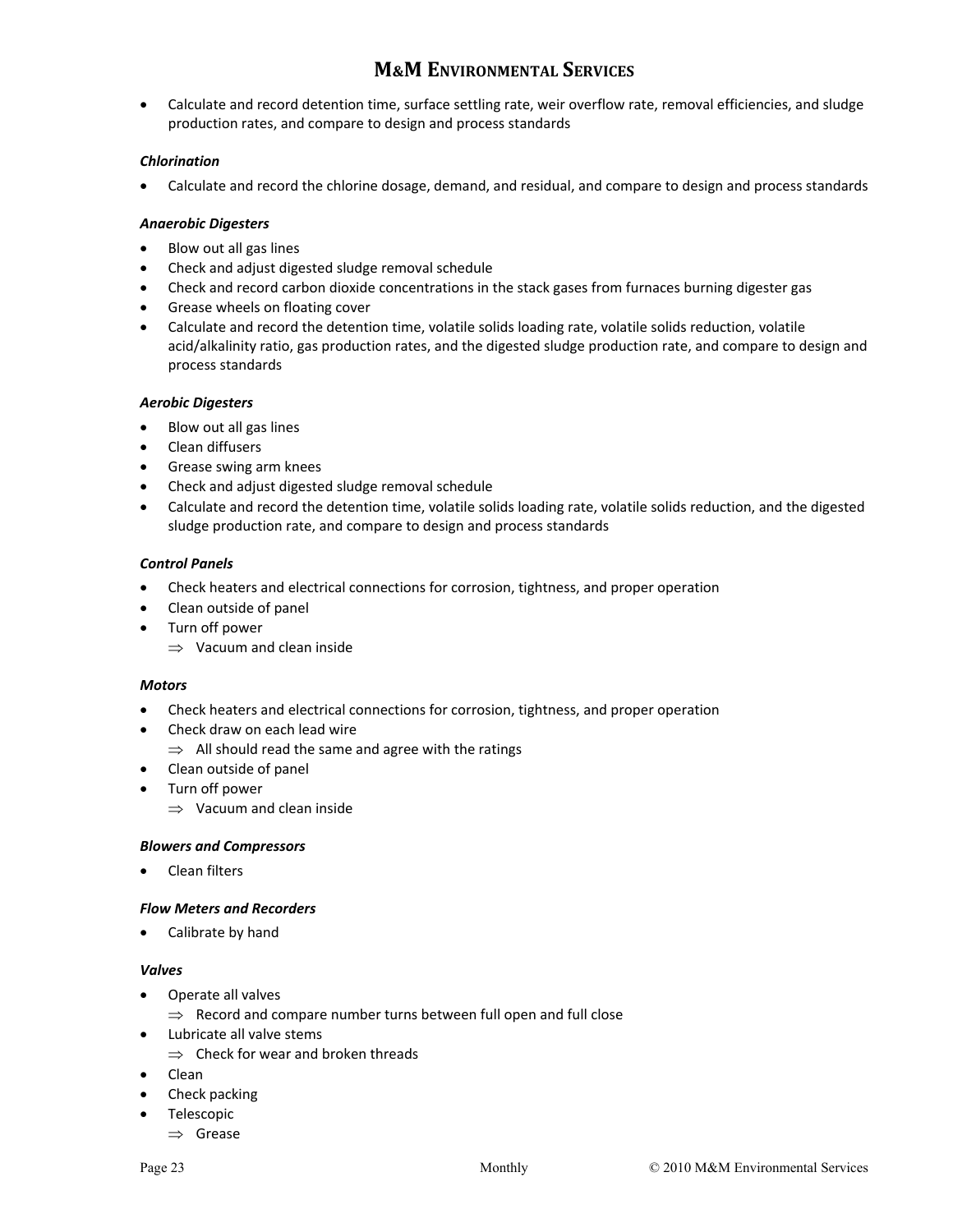- Plug
	- ⇒ Grease
- Ball check
	- ⇒ Check balls and seats for wear, pitting, and cracks
- Swing check
	- ⇒ Operate lever to see if broken shear pin or shaft
	- ⇒ Lubricate shaft

### *Standby Generators*

- Check battery
	- ⇒ Specific gravity
- Check condition of gauges

### *Furnace*

• Replace filters

### *General*

- Gates and Fences
	- ⇒ Check for corrosion
	- ⇒ Check signs to see that they are visible and readable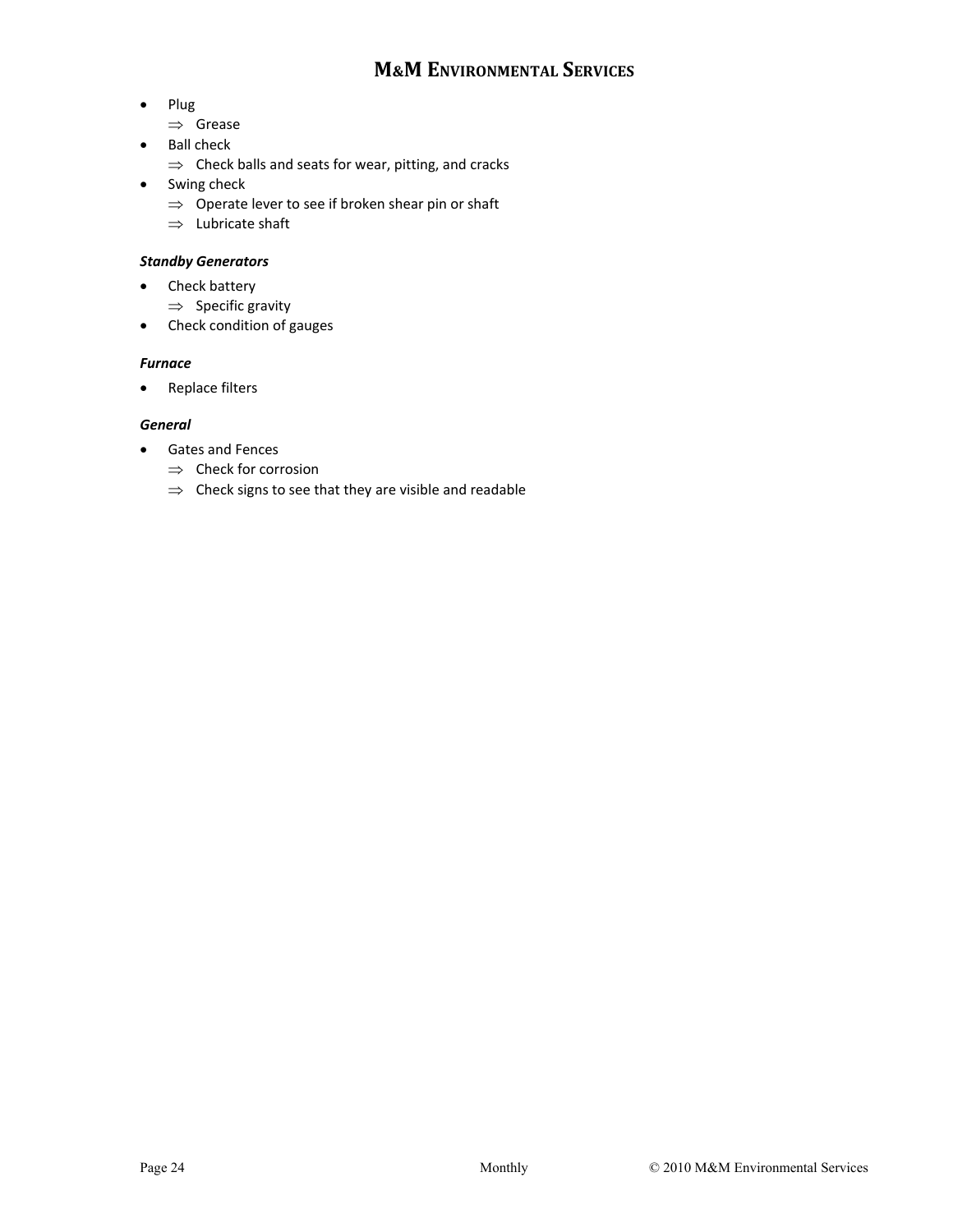### **Quarterly**

### *Processes and Equipment*

### *Grit Chamber, Primary and Final Clarifiers, and Chlorine Contact Chambers*

• Dye test to check for short circuiting

### *Laboratory Tests*

- Analyze grit for total and volatile solids
- Microscopically examine trickling filter zoogleal mass
- Analyze lagoon transfer structure effluent for BOD, D.O., pH, settleable solids, suspended solids, ammonia, and nitrates

### **Semi-Annual**

### *Electrical/Mechanical Equipment*

- Change oils
	- $\Rightarrow$  Look for metal parts
- Grease

### *Chlorinator*

• Clean and inspect pressure regulator

#### *Control Panels*

- Clean and inspect inside of the panel
- Check resistance

#### *Pumps*

- Piston
	- $\Rightarrow$  Check drive units and piston alignment and movement
- Progressive cavity
	- $\Rightarrow$  Check condition of the stator, rotor, shaft, and pins

#### *Furnace*

- Clean and inspect tubes, firebox, orifices, expansion tanks, and electrode arc gap
- Clean and inspect heat exchanger (sludge tubes)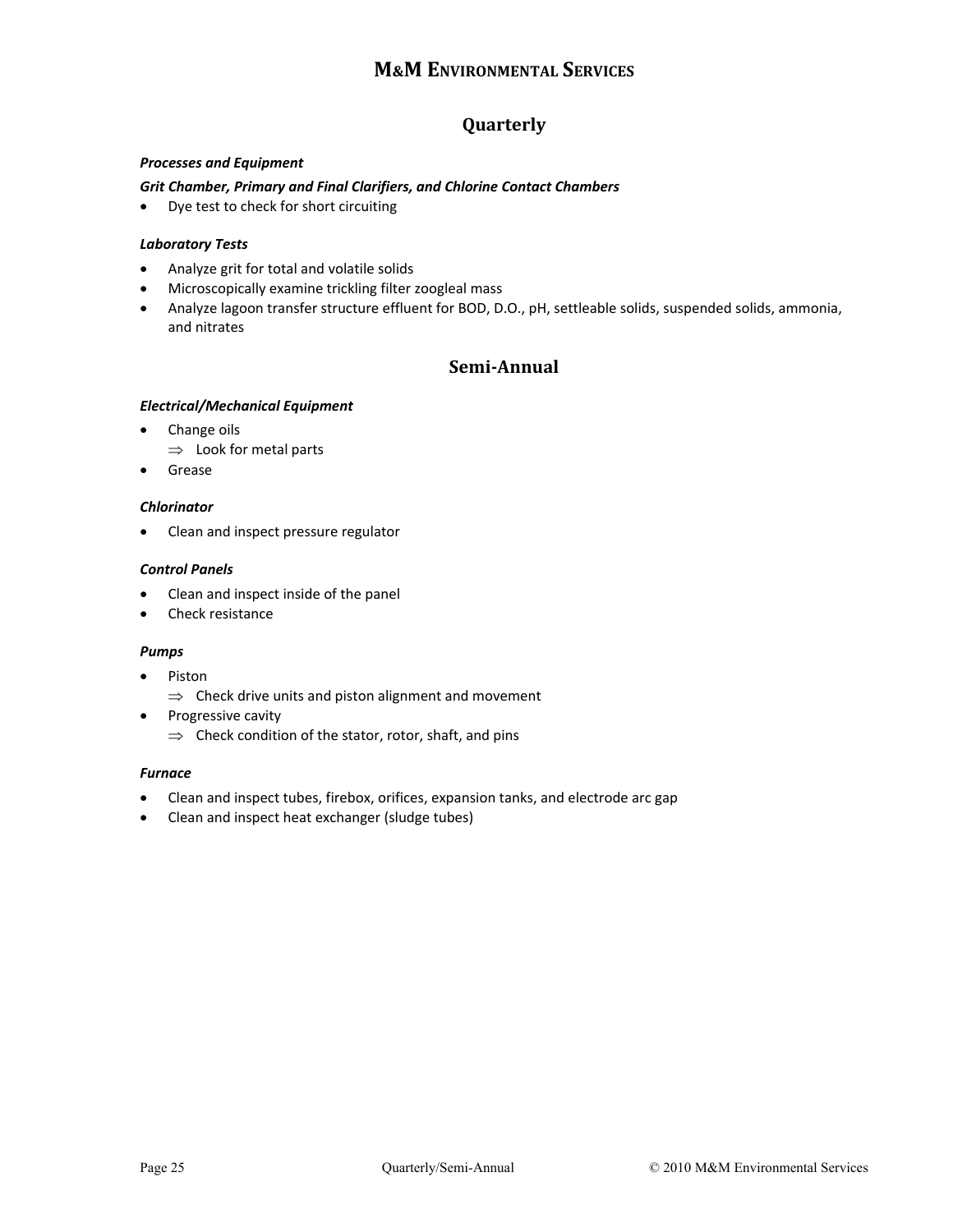### **Yearly**

### *Processes and Equipment*

*Channels, Headworks, Screening Devices, Comminuters, Barminuters, Grit Chambers, Primary and Final Clarifiers, Trickling Filters, Activated Sludge Aeration Tanks, Chlorine Contact Chambers, Flow Measuring Devices and Wet Wells* 

• Dewater and inspect all tank parts

### *Chlorination*

- Calibrate scale
- Replace auxiliary valve, pigtail, gaskets, and O‐rings
- Clean and inspect interior parts of the chlorinator

### *Anaerobic Digesters*

- Inspect the gas system
- Have gas meter professionally calibrated

### *Control Panels*

• Clean and inspect stabs

### *Pumps*

- Clean and inspect
	- ⇒ Centrifugal
		- ∗ Inspect impeller, volute, shaft, and wear sleeve for wear, pitting, and chipping
- Check tolerances
- Check and record efficiency
	- ⇒ Hydraulic
	- ⇒ Electrical

### *Blowers and Compressors*

- Clean and inspect
- Check tolerances
- Check and record efficiency

### *Flow Meter and Recorder*

• Have professionally calibrated

### **Every Three Years**

### *Anaerobic Digesters*

• Clean tank and inspect equipment